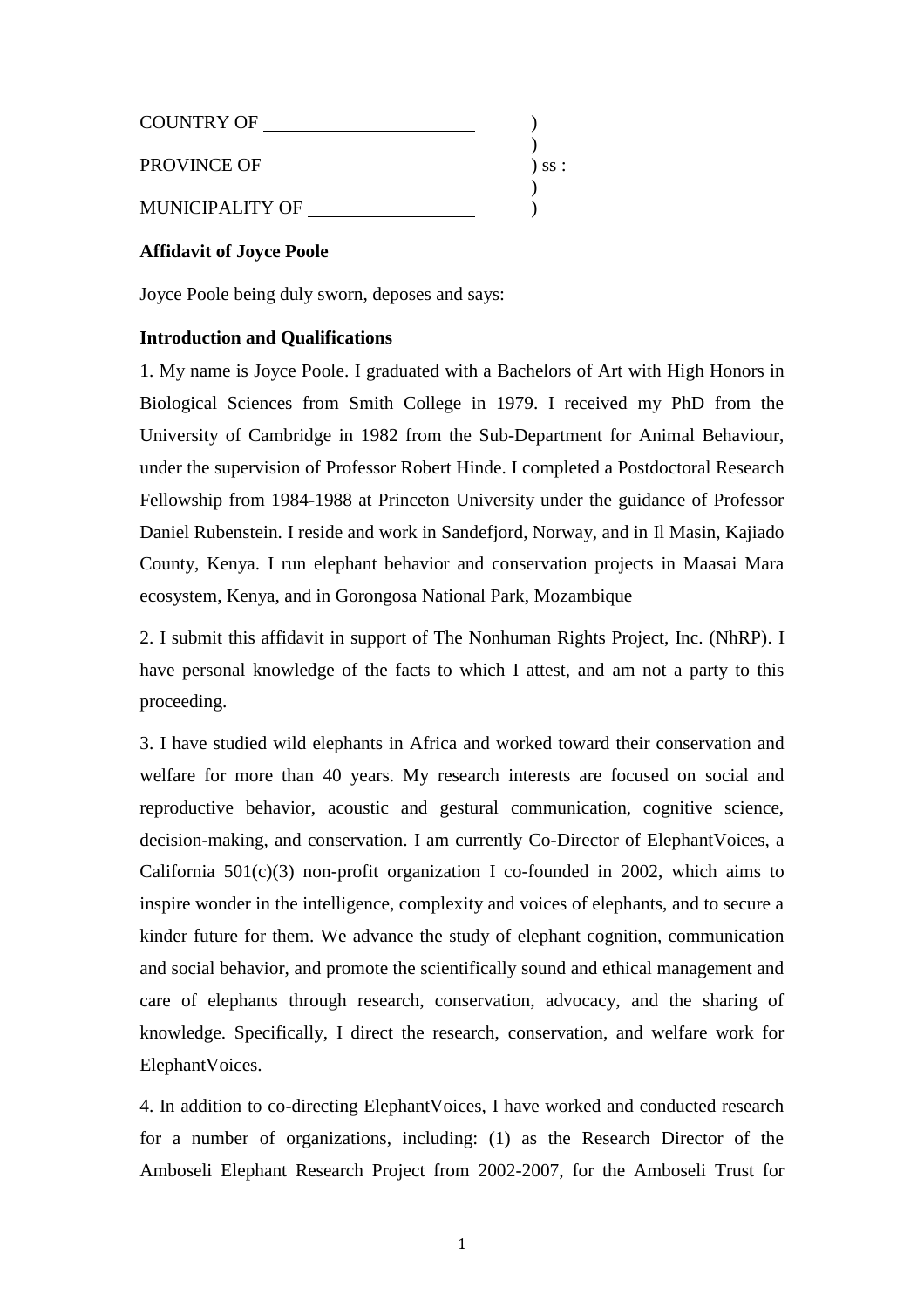Elephants, where I oversaw the elephant monitoring, collaborative research projects, and training programs for the then 3 decades-long study of elephants; (2) as a scientific advisor for Discovery in July, 1996 and July, 1997, for the IMAX production *Africa's Elephant Kingdom*; (3) as a Consultant for Richard Leakey & Associates from 1994-1997 performing training, lecturing, and advising for wildlife documentaries; (4) as an Author from 1994-1995 for *Coming of Age with Elephants* (Hyperion Press, 1996; Hodder & Stoughton, 1996); (5) as a Coordinator of the Elephant Program for the Kenya Wildlife Service from 1991-1994, setting and implementing Kenya's elephant conservation and management policy, supervising management-oriented research, reconciling land use and other conflicts between elephants and people, and building local expertise; (6) as a Consultant for the World Bank, from 1990-1991, developing Pre-Project Facility by drafting the Elephant Conservation and Management Policy and Research Policy Framework and Investment Program for the Kenya Wildlife Service; (7) as a Consultant for the International Union for the Conservation of Nature, in 1990, compiling an overview of elephant conservation in Eastern Africa for the Paris Donors Conference; (8) as a Consultant for the Tanzanian Wildlife Department in 1989, drafting a successful proposal to the Convention on Trade in Endangered Species to up list the African elephant to Appendix I of the Convention; (9) as a Consultant to the World Wildlife Fund in 1989, engaging in discussions with Japanese and Chinese government officials and ivory carvers regarding detrimental impacts of the ivory trade on elephant survival; (10) as a Researcher for the African Wildlife Foundation in 1989, assembling data on effects of poaching on East African elephant populations; and (11) as a Researcher for the Amboseli Elephant Research Project from 1975-1980.

5. I have conducted field work as part of my scientific research in multiple sites in multiple countries over my career, including: (1) elephant monitoring, conservation and research as part of the Gorongosa Restoration Project in Mozambique, ongoing since 2011; (2) elephant monitoring and conservation project in the Maasai Mara ecosystem in Kenya, ongoing since 2010; (3) the initiation of Asian elephant monitoring and conservation in the Minneriya-Kaudulla National Parks in Sri Lanka in 2008; (4) the study of elephant communication, cognition, and social behavior, conducting playback experiments, and recording elephant vocalizations and behavior in the Amboseli National Park in Kenya, 1998-2009; (5) recording elephant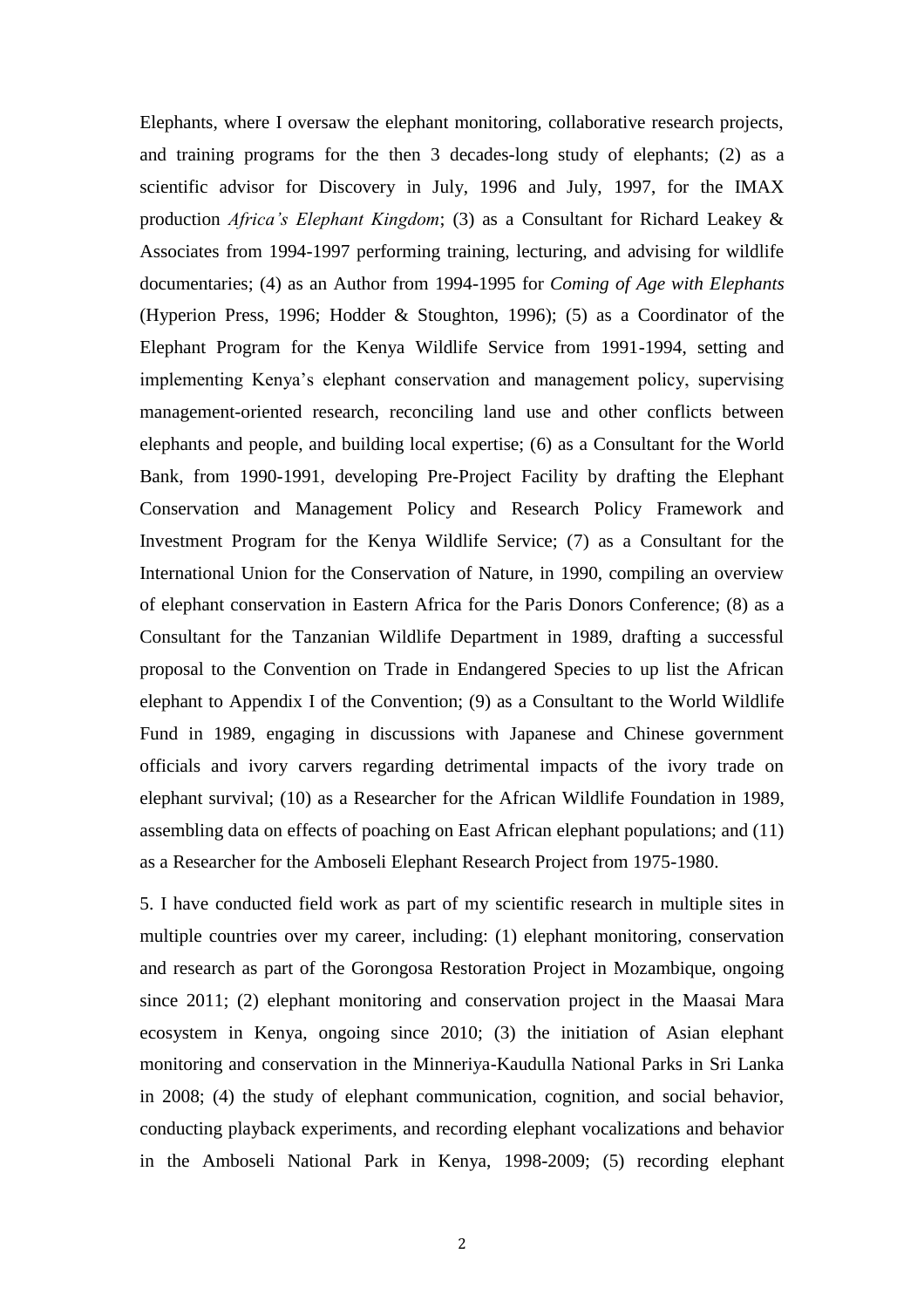vocalizations and behavior in Maasai Mara National Park, Tsavo National Park, and Laikipia District in Kenya in 1998; (6) assessing the numbers and habitat use of elephants in West Kilimanjaro, Tanzania in 1997; (7) overseeing numerous elephant surveys and studies of elephants carried out under my direction by the Kenya Wildlife Service Elephant Program in Kenya from 1990-1994; (8) studying elephant vocal and olfactory communication via vocal, visual, and chemical signaling and assessment between musth males in Amboseli National Park, Kenya from 1984-1990; studying the contextual use of very low frequency calls by elephants (9) assessing the effects of poaching on the age structure and social and reproductive patterns of elephant populations in Amboseli, Tsavo, Queen Elizabeth, and Mikumi National Parks in Kenya, Uganda, and Tanzania in 1989; (10) Focal animal sampling musth and malemale competition among elephants in Amboseli National Park, Kenya from 1980- 1982; and (11) participating in Cynthia Moss' long-term studies of elephants in Amboseli National Park, Kenya from 1975-1979.

6. Over the course of my career, I have received several awards and honors related to my research, including; (1) an Outstanding Lifetime Achievement Award from the Jackson Hole Wildlife Film Festival in 2015; (2) a Certificate of Recognition from the California State Legislature and Assembly in 2007, for "tireless efforts in educating people on elephant captivity"; (3) the Smith College Medal in 1996 for elephant research and conservation work "exemplifying the true purpose of a liberal arts education"; (4) an F32 National Research Service Award (NRSA) Individual Postdoctoral Fellowship from the National Institute of Mental Health from 1985- 1988; (5) a Research Fellowship from the Harry Frank Guggenheim Foundation in 1984; (6) a Research Fellowship from the New York Zoological Society from 1980- 1981; (7) a Graduate Study Fellowship from Smith College in 1981; (8) the Sarah. W. Wilder and Sarah W. Whipple Fellowship from 1979-1980; (9) Sigma Xi from 1979- 1980; and (10) the A. Brazier Howell Award in 1979 for my paper on *musth* in African elephants, presented at the 1979 American Society of Mammalogists meetings.

7. I am affiliated with a number of professional organizations and hold several board and advisory memberships, including: (1) member of the Board for the Global Sanctuary for Elephants, from 2014-present; (2) member of the Advisory Board for the Kimmela Center for Animal Advocacy, from 2013-present; (3) member of the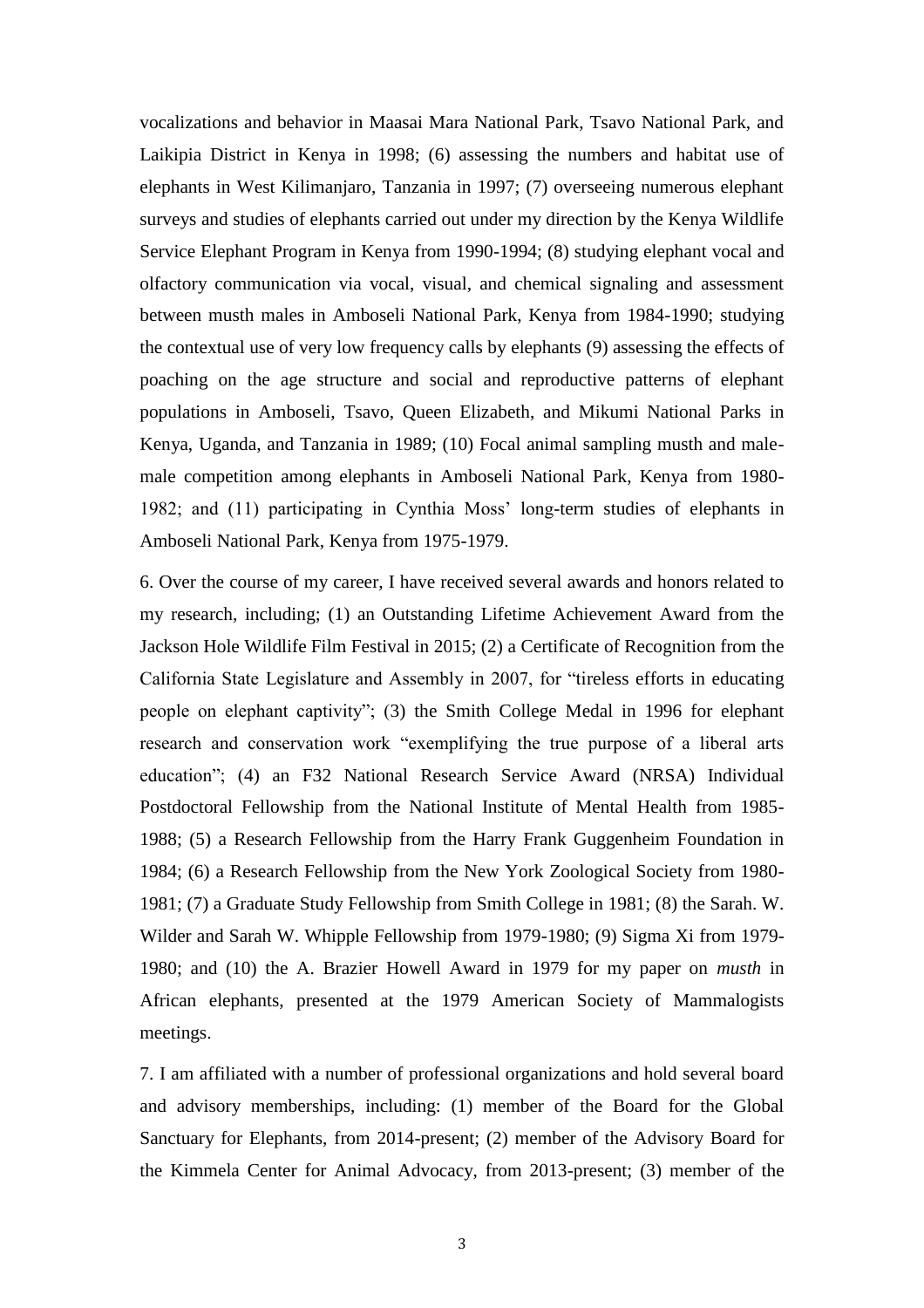Scientific Advisory Board for Elephant Aid International, from 2010-present; (4) member of the Alliance for Captive Elephants, in 2010; (5) member of the Board of Directors for ElephantVoices, from 2008-present; (6) member of Ethologists for the Ethical Treatment of Animals, from 2002-present; (7) member of the Scientific Advisory Committee for the Amboseli Elephant Research Project, from 2002-present; (8) member of the Science Advisory Board for the Captive Elephant Management Coalition, from 1988-2001; (9) member of the Panel of Experts for the Species Survival Network, in 2004; (10) Trustee for the Amboseli Trust for Elephants, from 2002-2011; and (11) member of the African Elephant Specialist Group, as part of the Species Survival Commission for the IUCN, from 1988-2001.

8. I have written two books concerning my work with elephants, including: (1) *Elephants* (1997, Colin Baxter Photography, Grantown-on-Spey, Scotland), and (2) *Coming of Age with Elephants* (1996, Hyperion Press, New York; 1996, Hodder & Stoughton, London).

9. I have published 28 peer-reviewed scientific articles over my career. These articles have been published in many of the world's premier scientific journals, including: *Nature, Science, Frontiers in Zoology*, *Biology Letters, Proceedings of the Royal Society B, Immunogenetics, PLoS ONE, The Ecologist, Animal Behaviour, Oryx, Behavioral Ecology and Sociobiology, Behavior, Journal of Reproduction and Fertility, Molecular Ecology, Journal of Consciousness Studies, Current Biology, Journal of the Acoustical Society of America, Etica and Animali,* and *Conservation Biology*. Specific topics of these publications include: Persistence of effects of social disruption in elephants decades after culling, Persistence of early life experiences 40 decades later on survival and success among African elephants, Poaching and wildlife conservation, Leadership in elephants: the adaptive value of age, Elephants, ivory, and trade, Simulated oestrus behavior in African elephants, Major histocompatibility complex variation and evolution in two genera of elephants, Fine-scaled population genetic structure in a fission-fusion society, Do elephants show empathy?, Elephant cognition, Behavioural inbreeding avoidance in wild African elephants, African elephants have expectations about locations of out-of-sight family members, Elephants can classify human ethnic groups by odour and garment colour, Age, musth, and paternity success in wild male African elephants, Wild African elephants discriminate between familiar and unfamiliar conspecific seismic alarm calls, Social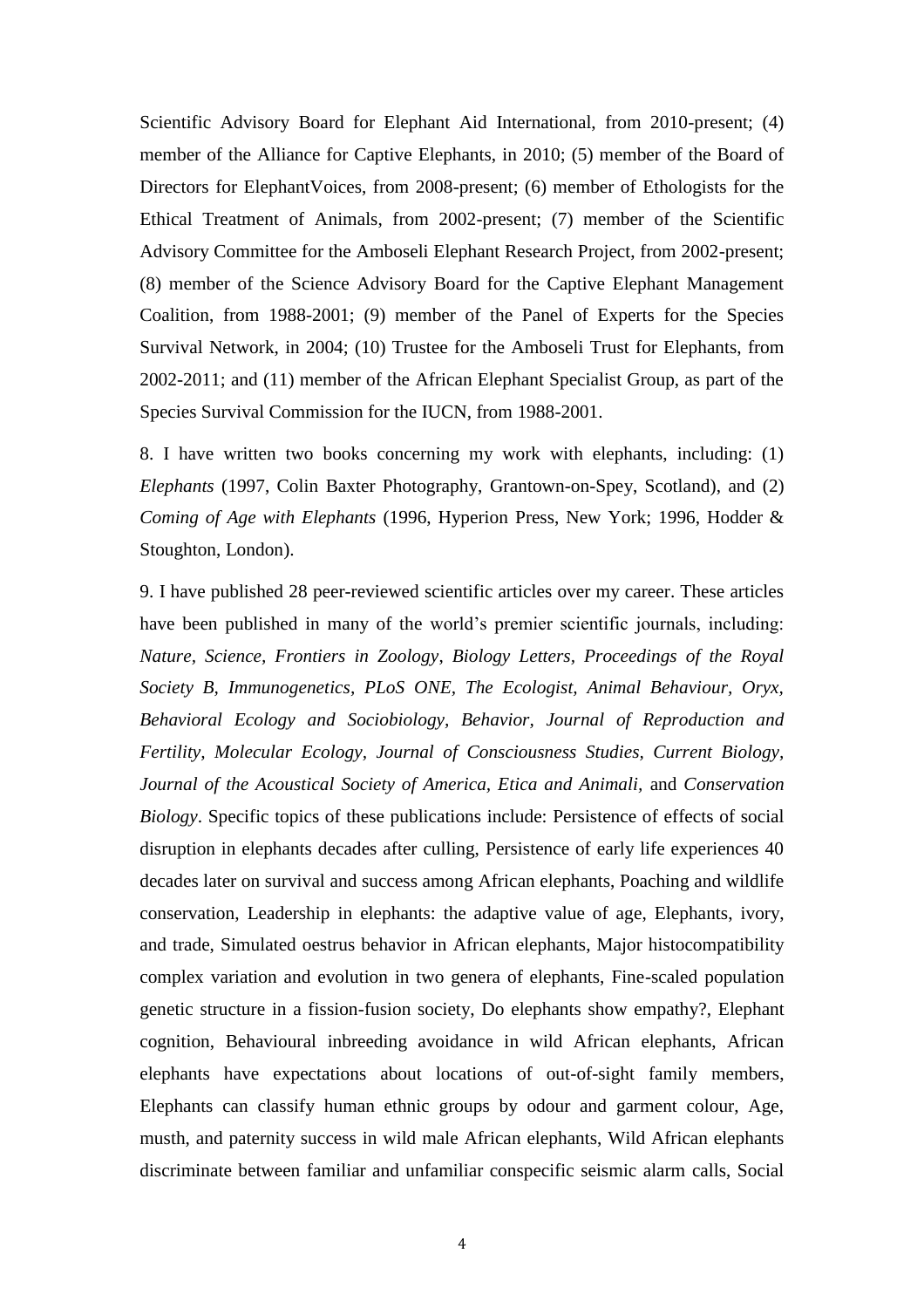trauma early in life can affect physiology, behavior, and culture of animals and humans over generations, Elephants are capable of vocal learning, Older bull elephants control young males, African elephants assess acoustic signals, The Aggressive state of musth in African elephants, Mate guarding, reproductive success, and female choice in African elephants, Rutting behavior in African elephants, and Musth in the African elephant. Additionally, my research has been published in six non-peer reviewed publications.

10. My scientific work has also been published as chapters in several peer-refereed books, including *Mammals of Africa* (2013, Academic Press), *The Amboseli Elephants: A Long-Term Perspective on a Long-Lived Mammal* (2011, University of Chicago Press), *An Elephant in the Room: The Science and Well Being of Elephants in Captivity* (2008, Tufts University Cummings School of Veterinary Medicine's Center for Animals and Public Policy), *Elephants and Ethics: Toward a morality of Co-existence* (2003, Johns Hopkins University Press), *Behavioral Ecology and Conservation Biology* (1998, Oxford University Press), *The Differences Between the Sexes* (1994, Cambridge University Press), *Primate Social Relationships* (1983. Blackwell Scientific Publications). In addition to these peer-reviewed book chapters, my scientific work has been published in three additional book chapters, which were not refereed.

11. My scientific research has additionally been published in several peer-reviewed symposia proceedings, including "Vocal imitation in African savannah elephants (Loxodonta Africana)" in *Razprave IV* (2006, Rezreda Sazu XLVII-3); "Conservation biology: The ecology and genetics of endangered species," in *Genes in Ecology*  (1991, Blackwell Scientific Publications, London, The  $33<sup>rd</sup>$  Symposium of the British Ecological Society); "Elephant mate searching: Group dynamics and vocal and olfactory communication" and in *The Biology of Large African Mammals in their Environment* (1989, Clarendon Press, Oxford, Proceedings of the Symposium of the Zoological Society of London.

12. In addition to my peer-reviewed scientific publications, I have also published a number of technical reports for various foundations, working groups, and organizations. These reports include: (1) a series of reports relating to our work on elephants in the Maasai Mara from 2012-2015; (2) a series of reports relating to our work on elephants in Gorongosa National Park from 2012-2015 (3) a 2010 critique of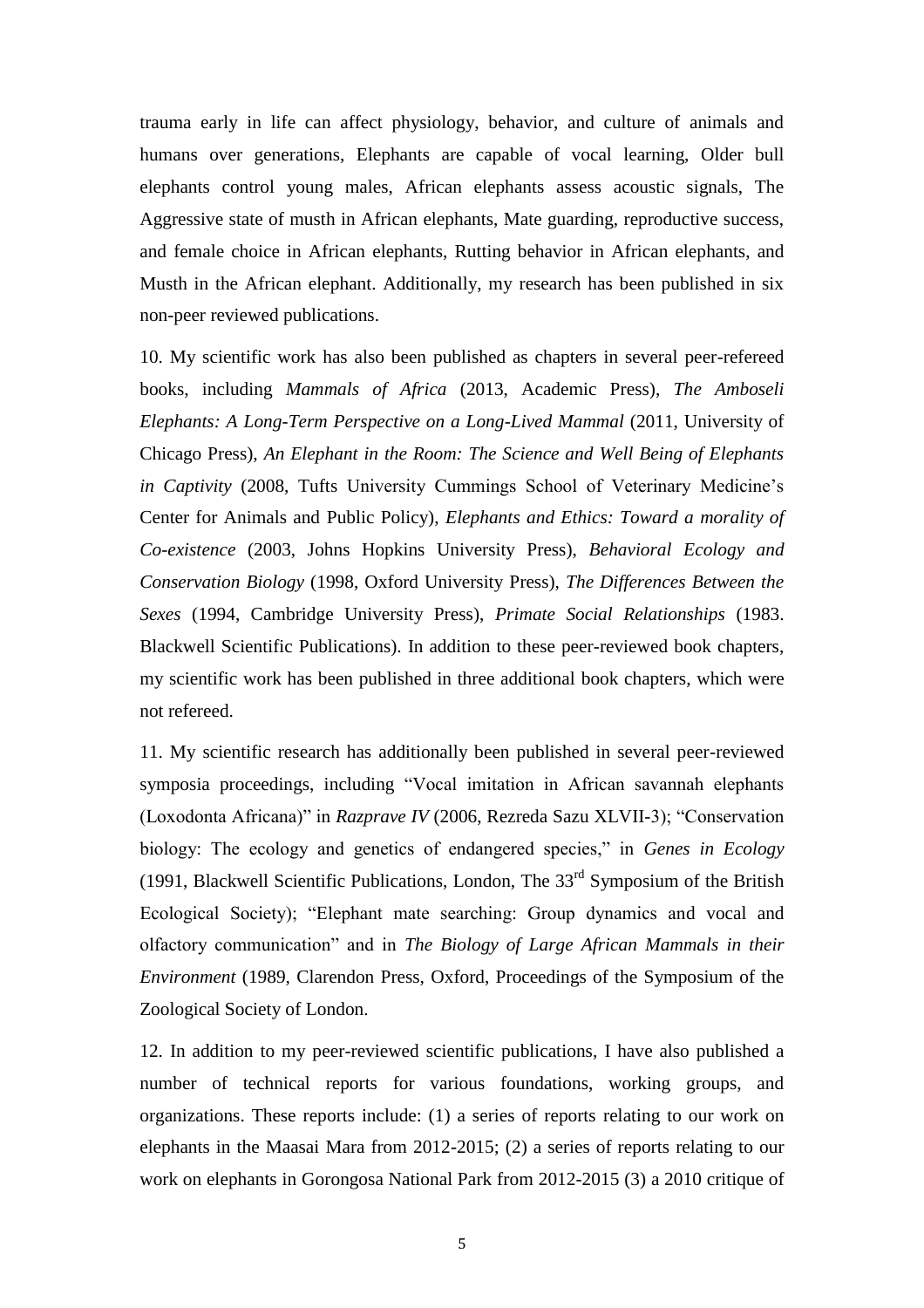"The status of African elephants (*Loxodonta africana*) in the 2008 IUCN Red List of Threatened Species"; (4) a 1997 Typescript Report describing a survey of elephants and other wildlife of the West Kilimanjaro Basin, Tanzania; (5) a 1996 report in "Decentralization and Biodiversity Conservation" as part of a World Bank Symposium; (6) a 1994 report in the *Proceedings of the 2nd International Conference on Advances in Reproductive Research in Man and Animals* about the Logistical and ethical considerations in the management of elephant populations through fertility regulation; (7) a 1993 report detailing Kenya's Initiatives in Elephant Fertility Regulation and Population Control Techniques in *Pachyderm*; (8) a 1992 survey of the Shimba Hills elephant population for the Elephant Programme, Kenya Wildlife Service; (9) a 1992 report on the Status of Kenya's Elephants by the Kenya Wildlife Service and the Department of Resource Surveys and Remote Sensing; (10) a 1991 Elephant Conservation Plan for the Kenya Wildlife Service, Ministry of Tourism and Wildlife; (11) a 1990 Regional Overview of Elephant Conservation in Eastern Africa, in *Regional Perspectives and Situation Regarding Elephant Conservation and the Ivory Trade,* produced for the Paris Donors Meeting of the IUCN; (12) a 1990 report on Elephant Conservation and Management in *The Zebra Book, Policy Framework and Five-year Investment Programme* for the Kenya Wildlife Service; and (13) a 1989 report on The effects of poaching on the age structures and social and reproductive patterns of selected East African elephant populations in *The Ivory Trade and the Future of the African Elephant* for the 7<sup>th</sup> CITES Conference of the Parties.

13. In addition to my scientific publications, I have also published 14 popular articles in more general publications, including: National Geographic's blog *A Voice for Elephants*, *Basecamp Explorer AS, Swara, Care for the Wild News, Sotokoto, Wildlife News, Komba, Animal Kingdom,* and *Natural History.* 

14. I have been an invited speaker at international meetings and symposia throughout the world, including: (1) Keynote, Jackson Hole Wildlife Film Festival, 2015; (2) National Geographic Retreat, International Council of Advisors in Stockholm, Sweden, 2014; (3) Chinese Zoo Directors Meeting on Animal Welfare, in Shenzhen, China in 2013; (4) the Royal Geographical Society, Hong Kong, China in 2013; (5) the Explorer's Club in New York, 2013; (6) the Explorer's Symposium for National Geographic, in Washington, DC in 2012; (7) "Nature's great masterpiece: Stories of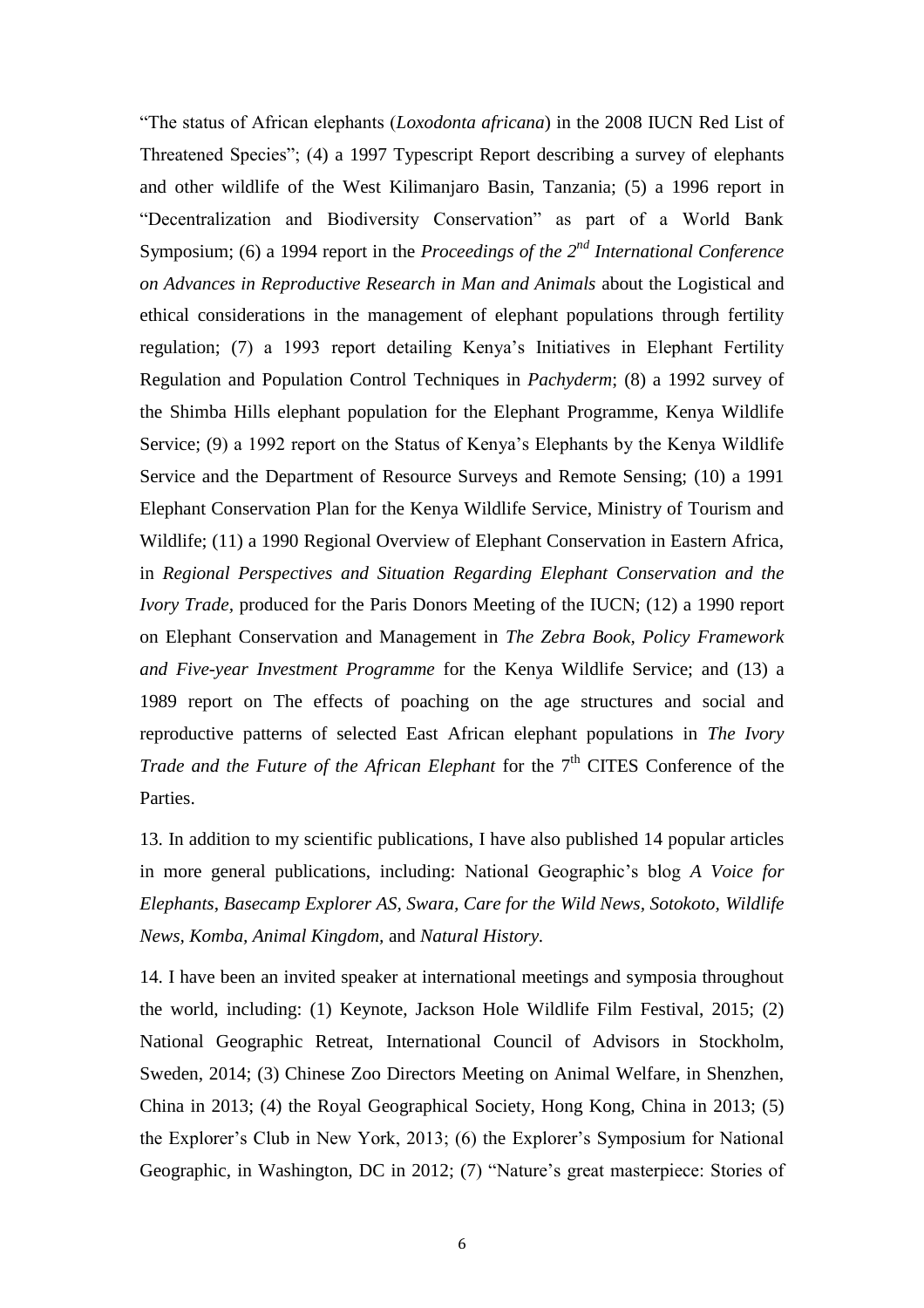Elephants," the 2012 Sabine Distinguished Lecture in Psychology, Colorado College; (8) Panel discussion for the National Geographic Society, Washington DC in 2008; (9) Seminar on Language Evolution and Cognition held by Communication Research Centre, Northumbria University & Language Evolution and Computation Research Unit, University of Edinburgh, Scotland in 2007; (10) Public lecture at the Explorer's Club, New York in 2007; (11) lecture on communication, behavior, and social life among elephants, for the Science Museums of the la Caixa Foundation, Barcelona, Spain in 2006; (12) speaker in series of lectures on Animal Communication, for the Science Museums of the la Caixa Foundation, in Madrid, Spain in 2006; and (13) lecture on Animal Cognition and Communication, at the Tufts Center for Animals and Public Policy in Boston in 1999.

15. In addition to my scientific research, I have also focused extensively throughout my career on public education and outreach. I have utilized many different media formats in pursuit of this goal. I currently maintain three websites, including: (1) [www.ElephantVoices.org](http://www.elephantvoices.org/) - about elephant social behavior, communication and welfare; (2) [www.facebook.com/elephantvoices;](http://www.facebook.com/elephantvoices) and (3) [http://www.theelephantcharter.info](http://www.theelephantcharter.info/) – The Elephant Charter, co-written in 2008 by Joyce Poole, Cynthia Moss, Raman Sukumar, Andrea Turkalo and Katy Payne. I also currently maintain five online databases for the general public, including: (1) The Mara Elephants Who's Who Database (on [http://www.elephantvoices.org\)](http://www.elephantvoices.org/); (2) The Mara Elephants Whereabouts Database (on [http://www.elephantvoices.org\)](http://www.elephantvoices.org/); (3) ElephantVoices Gestures Database (on [http://www.elephantvoices.org\)](http://www.elephantvoices.org/); (4) ElephantVoices Call Type & Context-Type Databases (on [http://www.elephantvoices.org\)](http://www.elephantvoices.org/). I further developed, populate, and maintain elephant databases for the Gorongosa National Park including: (5) The Gorongosa Who's Who Database (on [http://www.elephantvoices.org\)](http://www.elephantvoices.org/); and (6) The Gorongosa Whereabouts Database (on [http://www.elephantvoices.org\)](http://www.elephantvoices.org/).

16. My research concerning elephant social behavior and communication, as well as my conservation work, has been featured in a number of printed articles, including publications such as *Readers' Digest, Scientific American, Science, National Geographic Kids, National Geographic Magazine, National Geographic Adventure, New York Times Magazine, National Geographic Explorer, LA Times, Highlights for Children, Scholastic, The New York Times, Science Times, Science, Science News,*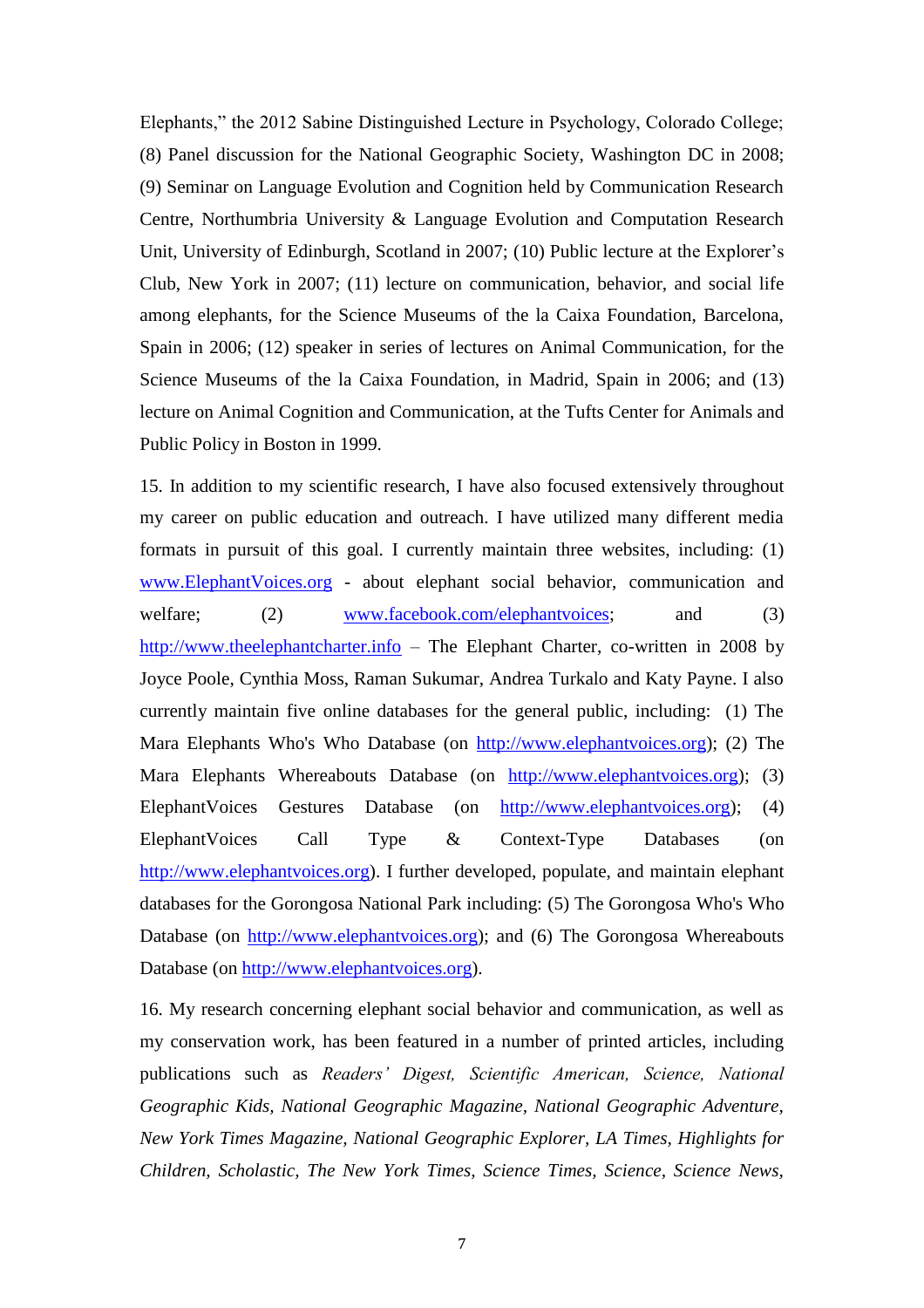*Spektrumdirekt, National Geographic News, Kyodo News Washington Bureau, Daily Telegraph, and the Guardian*. Additionally, my life and work have been featured in several books, including: (1) Jodi Picoult's novel Leaving Time; (2) Martin Meredith's 2001 *Africa's Elephant,* a biography, and (3) Doug Chadwick's 1992 *Fate of the Elephant*. My work was also highlighted by Doug Chadwick in his 1992 feature article for National Geographic Magazine. My elephant recordings have featured in (1) Paul Winter's Summer Solstice Concert in New York Cathedral, in 2013 (2) in the Emmy award winning work by Paul Winter, Miho in 2010; (3) in Avatar in 2009; (4) in Pulse of the Planet.

17. I have been interviewed and my research has been featured on a number of radio programs, including: (1) a 2012 Sam Litzinger interview on The Animal House/NPR (WAMU 88.5); (2) Elephant welfare views featured on WBUR's Inside Out Documentary on American Zoos with Diane Toomey in 2009; (3) Elephant communication research featured in Up Front Radio, San Francisco with Sandip Roy Chowdhury in 2008; (4) Elephant communication, cognition, and welfare with Karl Losken Animal Voices 102.7fm in Vancouver, BC Canada in 2008; (5) Science Update, American Association for the Advancement of Science (AAAS) in 2005; (6) BBC Radio Science, the Leading Edge in 2005; (7) German Public Radio (SWR) program Campus in 2005; (8) NPR in 2005 about elephant vocal learning; (9) BBC News Scotland in 2005 about vocal learning in elephants; (10) ABC's Radio 702 with Rory McDonald about elephant welfare in 2005; (11) Elephant communication research featured in BBC's Beyond our Senses program Sounds of Life with Grant Sonnex, in 2004; (12) Elephant communication research featured in NPR program on elephant language in 2004; (13) WETA-FM, News 820's Openline & WNYC in 1996; and (14) Musth in the African elephant, BBC Radio 4, The living World in 1981. In addition to these radio appearances, I have also appeared on the Science and the city Pod cast, in 2007.

18. I have also appeared and been featured in a variety of Television programs, including in: (1) Gorongosa Park: Rebirth of Paradise (2015), a PBS six-part series about the restoration of Gorongosa National Park in which my elephant work is highlighted in episodes 2 and 5; (2) An Apology to Elephants, an award winning 2013 documentary that explores abuse and brutal treatment of elephants; (3) War Elephants (2012), an award winning documentary about the traumatized elephants in Gorongosa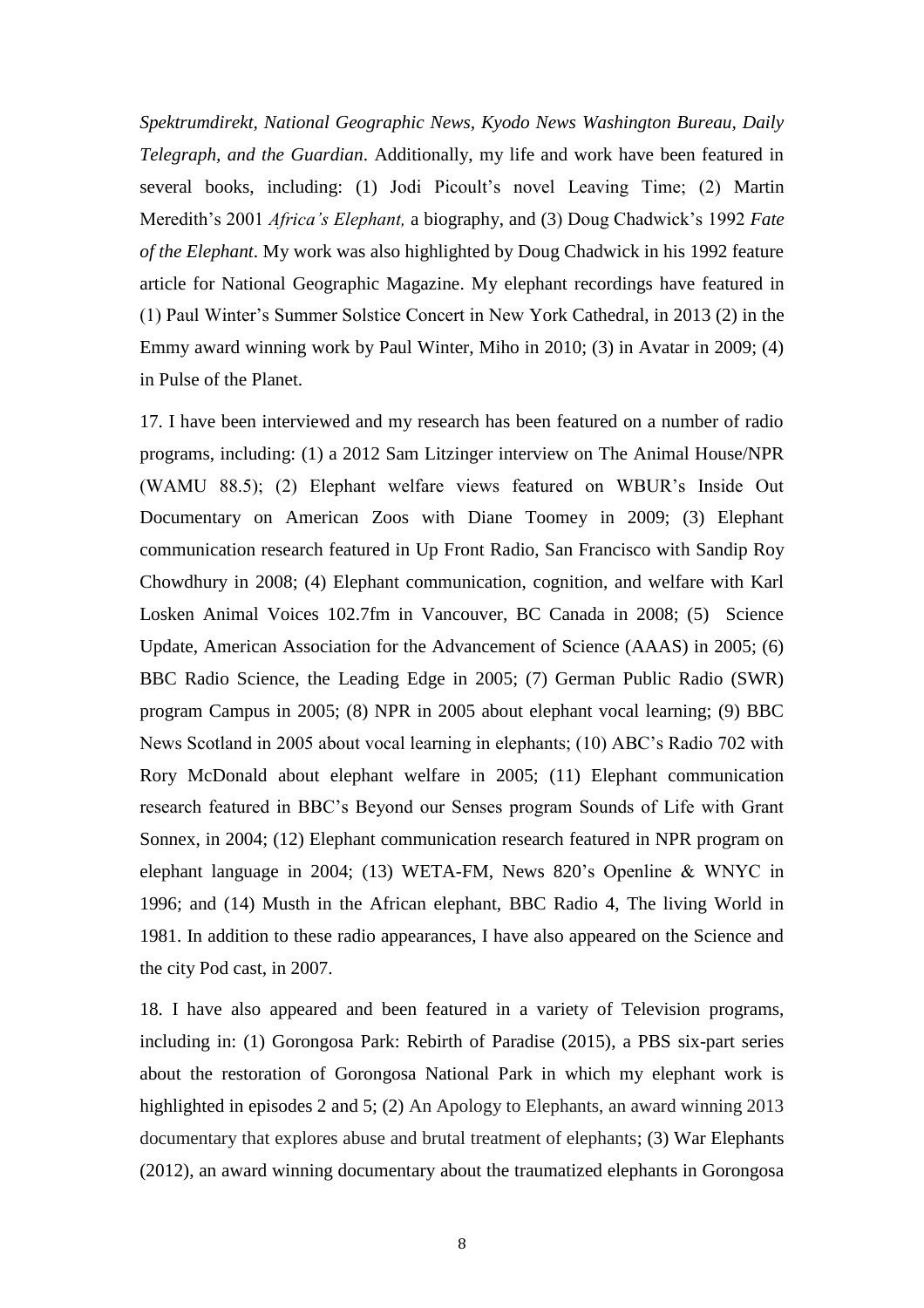National Park, Mozambique, and their recovery, by National Geographic Wild, worldwide; (4) Elephant communication research is featured in "Elephant having tales to tell" (2008), NHK, Japan (Japanese and English versions); (5) Interview on elephant communication and cognition for Smart Planet for REDES-TVE, Spain (2006); (6) Elephants and vocal learning, Daily Planet Discovery Channel Canada (2005); (7) Elephant cognition and conservation views featured on National Geographic Explorer *Elephant Rage* (2005); (8) Elephant recordings featured in Discovery Channel's Echo III (2004); (9) Elephant communication research, Elephant's Talk, featured in BBC documentary *Talking with Animals* (2002); (10) Work featured on News and Talk shows such as CNN (1993), ABC news Women and Science, The Today Show, (1996), West 57th Street CBS News (1989), PM Magazine (1987). (11) Research featured in *Inside the Animal Mind Part 3 Animal Consciousness, WNET Nature* (1999); (12) Featured on Episode 16, *Elephants*, in series, *Champions of the Wild*, Omni Film Productions, Vancouver, Canada (1998); (13) Life, elephant research, and conservation work subject of National Geographic Special, *Coming of Age with Elephants* (1996); (14) *Wildlife Warriors,* National Geographic Special (1996); (15) *A Voice for Elephants USIA AfricaPIX* (1996); (16) Discovery Channel documentary "Ultimate Guide to Elephants" (1996); (17) *Elephants like us*, Rossellini and Associates (1990); (18) *The language of the elephants*, Rossellini and Associates (1990); (19) Elephant research and conservation work featured in National Geographic Special *Ivory Wars* (1989); (20) Research highlighted in BBC production *Trials of Life* with David Attenbourgh (1988); (21) Work on elephant infrasound featured in *Supersense* BBC Natural History Unit series on animal senses (1988); and (22) Featured in Sports and Adventure, *Women of the World* (1987).

19. I have testified as an expert witness in several court cases in several countries, including: (1) In 1998 in South Africa in the Case of NSPCA v.Riccardo Ghiazza regading the capture, mistreatment of 34 baby elephants. Ghiazza was eventually found guilty of cruelty; (2) In 2005 via video link in International Fund for Animal Welfare, et al. v. Minister for the Environment and Heritage et al., N2005/916 regarding the export of Asian elephants from Thailand to Australia; (3) In 2008 in Washington DC in American Society for the Prevention of Cruelty to Animals, Animal Welfare Institute, The Fund for Animals, Animal Protection Institute & Tom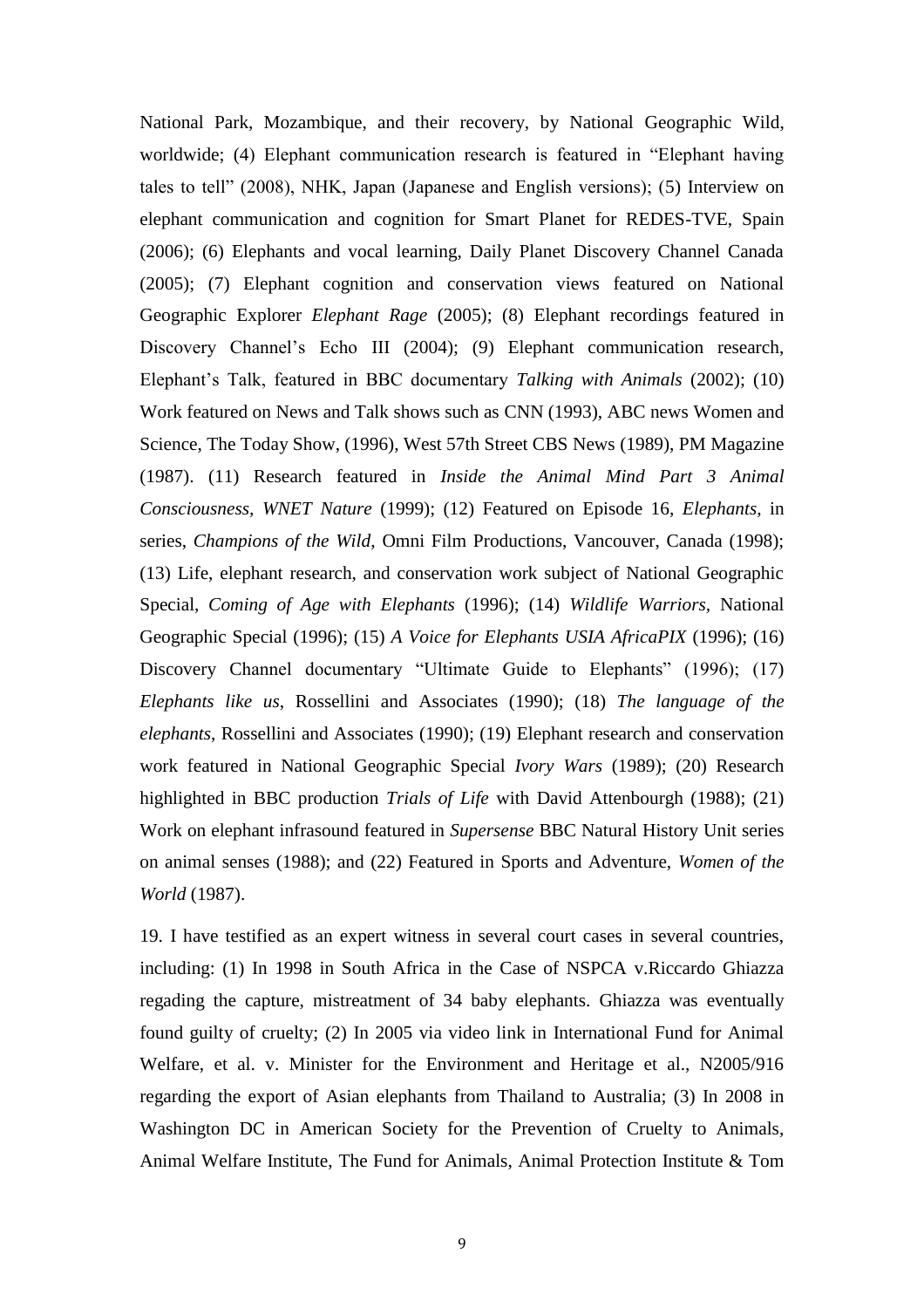Rider Plaintiffs in ASCPA v. Ringling Brothers and Barnum & Bailey Circus; and (4) In 2012 in Los Angeles in Aaron Leder vs. John Lewis, City of Los Angeles, in a case regarding the welfare of the elephants of Los Angeles Zoo. I am currently involved in another case in South Africa but have not yet appeared in court.

20. My Curriculum Vitae fully sets forth my educational background and experience and is annexed hereto as "Exhibit A".

#### **Basis for opinions**

21. The opinions I state in this Affidavit are based on my professional knowledge, education, training, and years of experience observing and studying elephants, as well as my knowledge of peer-reviewed literature about elephant behaviour and intelligence published in the world's most respected journals, periodicals and books that are generally accepted as authoritative in the field, and many of which were written by myself or colleagues whom I have known for several years and with whose research and field work I am personally familiar. A full reference list of peerreviewed literature cited herein is annexed hereto as "Exhibit B".

### **Opinions**

#### *Premise*

22. Elephants are autonomous beings. Autonomy in humans and nonhuman animals is defined as self-determined behaviour that is based on freedom of choice. As a psychological concept it implies that the individual is directing their behaviour based on some non-observable, internal cognitive process, rather than simply responding reflexively. Although we cannot directly observe these internal processes in other beings, we can explore and investigate them by observing, recording and analysing their behaviour, as I have done with elephants for my entire career.

23. I shall indicate which species, African (*Loxodonta Africana*) or Asian (*Elephus maximus*), specific observations relate to. If the general term 'elephants' is used with no specific delineation, it can be assumed the comment relates to the African species, though it is likely that it applies to the Asian species as well.

#### *Brain And Development*

24. Elephants are large-brained, with the biggest absolute brain size of any land animal (Cozzi et al 2001; Shoshani et al 2006). Even relative to their body sizes,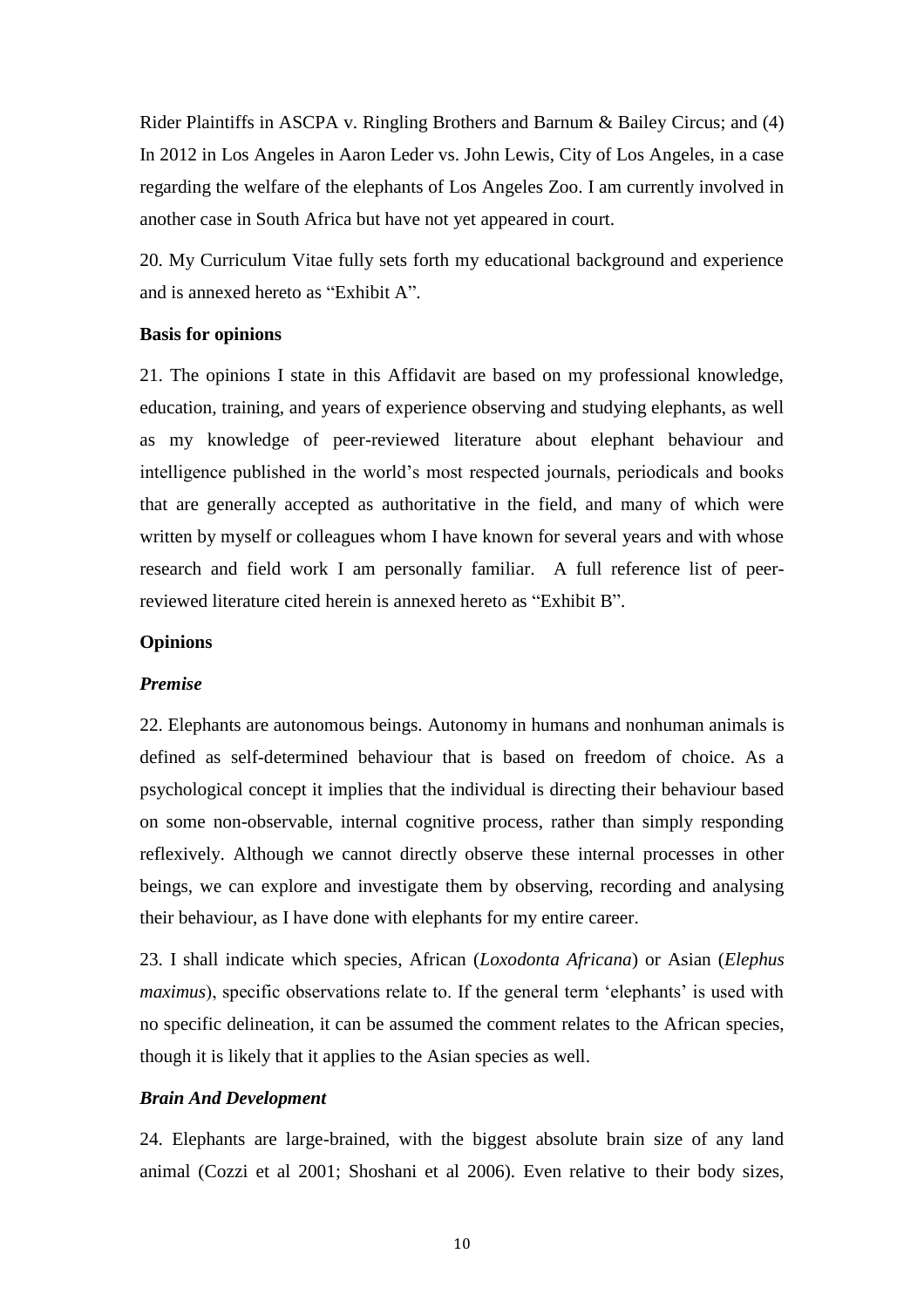elephant brains are large. Encephalization quotients (EQ) are a standardised measure of brain size relative to body size, and illustrate by how much a species' brain size deviates from that expected for its body size. An EQ of one means the brain is exactly the size expected for that body, and values greater than one indicate a larger brain than expected (Jerison 1973). Elephants have an EQ of between 1.3 and 2.3 (varying between sex and African and Asian species). This means an elephant's brain can be up to two and a half times larger than is expected for an animal of its size; this EQ is similar to that of the great apes, with whom elephants have not shared a common ancestor for almost 100 million years (Eisenberg 1981, Jerison 1973). Given how metabolically costly brain tissue is, the large brains of elephants must confer significant advantages; otherwise their size would be reduced. A large brain allows for greater intelligence and behavioural flexibility (Bates et al 2008a).

25. Generally, mammals are born with brains weighing up to 90% of the adult weight. This figure drops to about 50% for chimpanzees. Human baby brains weigh only about 27% of the adult brain weight (Dekaban & Sadowsky 1978). This long period of brain development over many years (termed 'developmental delay') is a key feature of human brain evolution and is thought to play a role in the emergence of our complex cognitive abilities, such as self-awareness, creativity, forward planning, decision making and social interaction (Bjorkland 1997). Delayed development provides a longer period in which the brain may be shaped by experience and learning (Furster 1992). Elephant brains at birth weigh only about 35% of their adult weight (Eltringham 1982), and elephants show a similarly protracted period of growth, development and learning (Lee 1986). This similar developmental delay in the elephant brain is therefore likewise associated with the emergence of similarly complex cognitive abilities.

26. Despite nearly 100 million years of separate evolution (Hedges 2001), elephants share certain characteristics of our large brains, namely deep and complex folding of the cerebral cortex, large parietal and temporal lobes, and a large cerebellum (Cozzi et al 2001). The temporal and parietal lobes of the cerebral cortex manage communication, perception, and recognition and comprehension of physical actions Kolb and Whishaw 2008), while the cerebellum is involved in planning, empathy, and predicting and understanding the actions of others (Barton 2012). Thus, the physical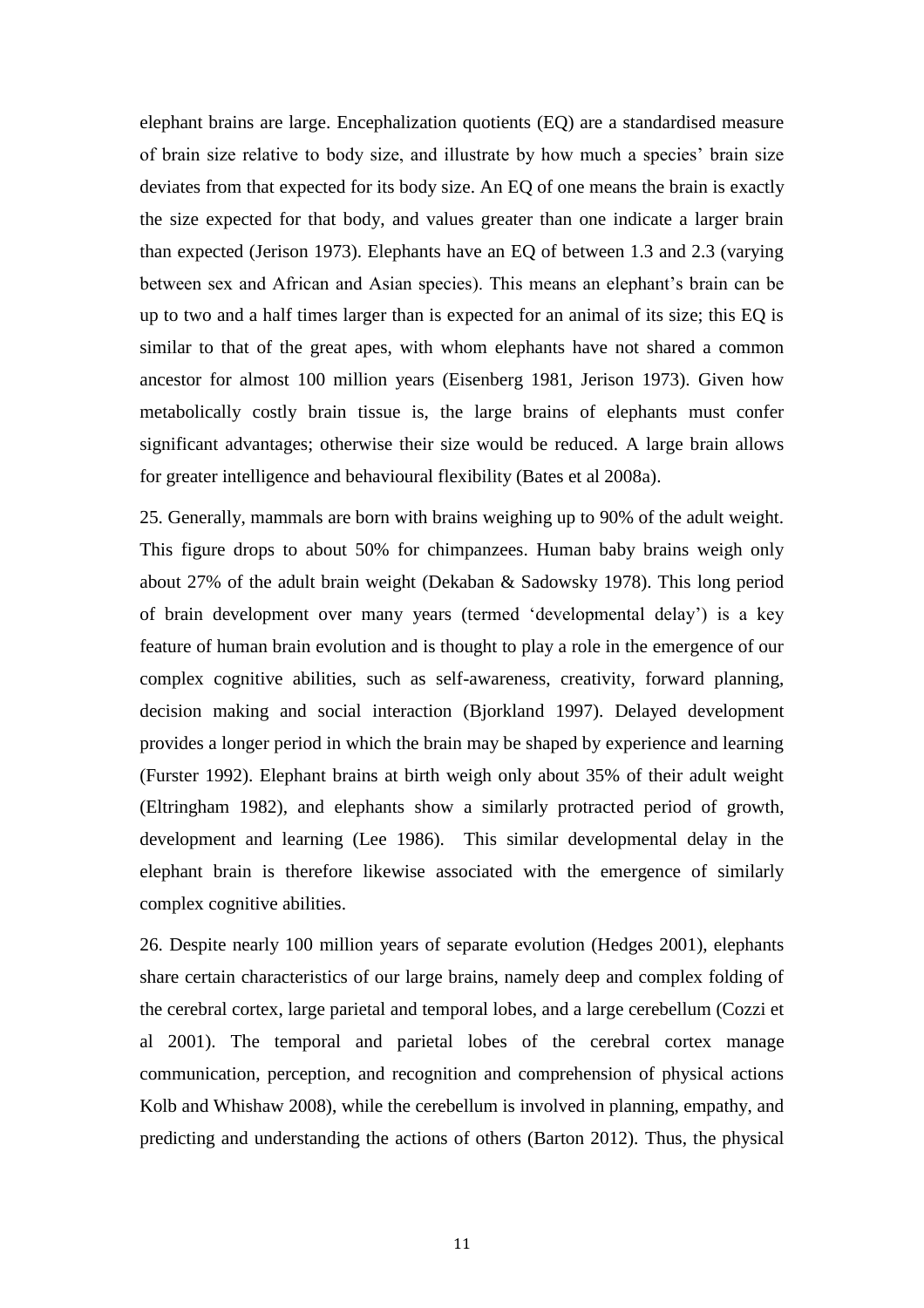similarities between human and elephant brains occur in areas that link directly to the capacities necessary for autonomy and self-awareness.

27. Elephant brains hold nearly as many cortical neurons as do human brains: humans: 1.15 x  $10^{10}$ ; elephants: 1.1 x  $10^{10}$  (Roth & Dicke 2005). Elephants' pyramidal neurons are larger than in humans and most other species (Cozzi et al 2001). Pyramidal neurons are found in the cerebral cortex, particularly the pre-frontal cortex – the brain area that controls executive functions (a set of cognitive processes that are required for choosing and monitoring behaviors that facilitate an individual to reach certain goals, e.g., problem solving, planning, working memory, inhibitory and attentional control and cognitive flexibility). The degree of complexity of pyramidal neurons is linked to cognitive ability, with more (and more complex) connections between pyramidal neurons being associated with increased cognitive capabilities (Elston 2003). Elephant pyramidal neurons have a large dendritic tree, i.e. a large number of connections with other neurons for receiving and sending signals (Cozzi et al 2001).

28. Elephants, like humans, great apes and some cetaceans, possess *von Economo neurons*, or spindle cells – the so-called 'air-traffic controllers for emotions' - in the anterior cingulate, fronto-insular, and dorsolateral prefrontal cortex areas of the brain (Hakeem et al 2009). In humans, these cortical areas are involved - among other things - in the processing of complex social information, emotional learning and empathy, planning and decision-making, and self-awareness and self-control (Allman et al 2001; Allman et al 2002; Allman et al 2011). The shared presence of spindle cells in the same brain locations in elephants and humans strongly implies these higher-order brain functions – the building blocks of autonomous, self-determined behaviour – are common between these species (Butti et al 2009; Hakeem et al 2009).

29. As described below, along with these common brain and life-history characteristics, elephants share many behavioural and intellectual capacities with humans, including: self-awareness, empathy, awareness of death, intentional communication, learning, memory, and categorisation abilities. Many of these capacities have previously been considered – erroneously - to be uniquely human, and each is fundamental to and characteristic of autonomy and self-determination.

#### *Awareness Of Self And Others*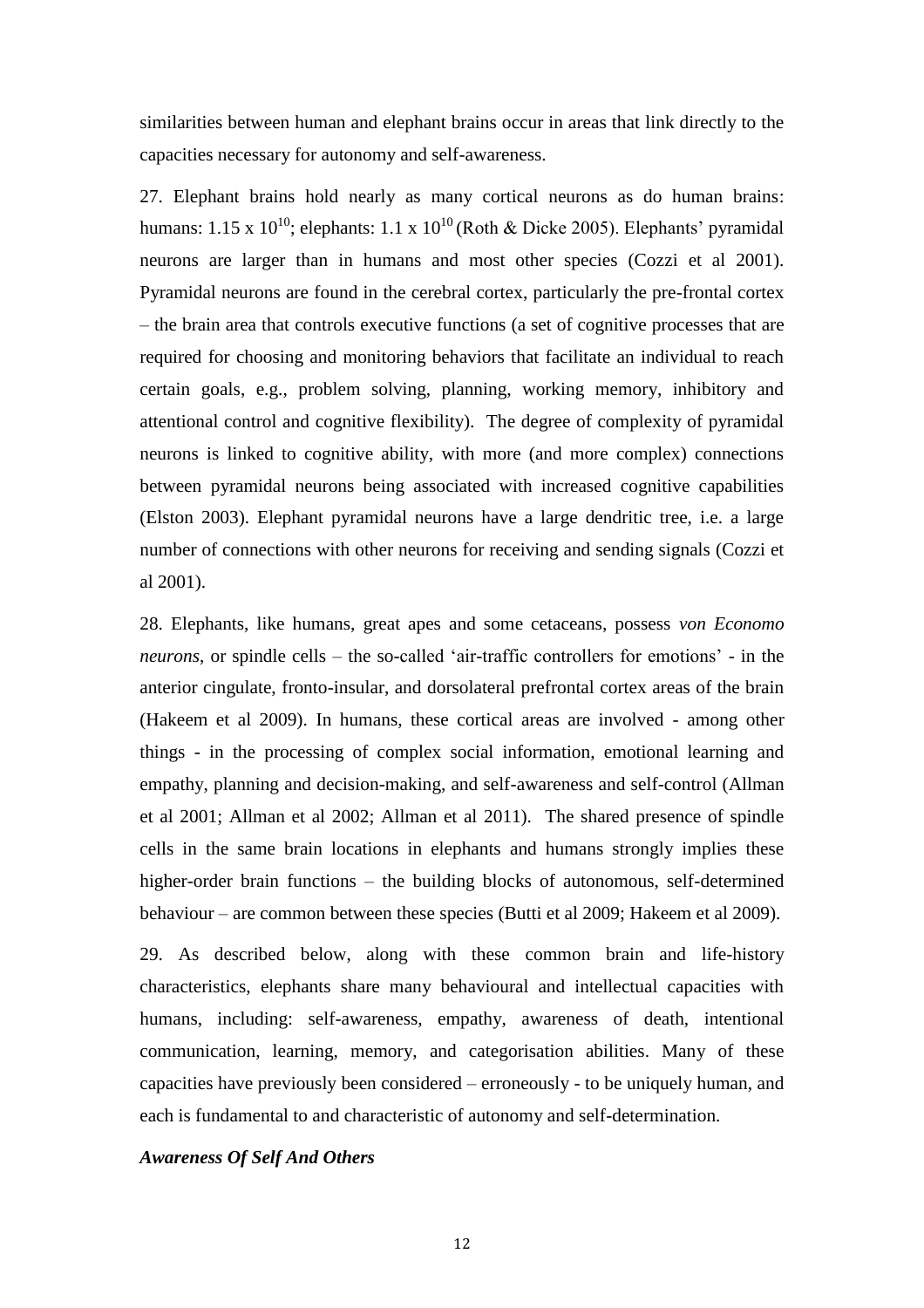30. Asian elephants exhibit Mirror Self Recognition (MSR) using Gallup's classic 'mark test' (Gallup 1970; Plotnik et al 2006). MSR is the ability to recognise a reflection in the mirror as oneself, and the mark test involves surreptitiously placing a coloured mark on an individual's forehead that it could not see or be aware of without the aid of a mirror. If the individual uses the mirror to investigate the mark, the individual recognises the reflection as herself. Besides elephants, the only other mammals that have successfully passed the mark test and exhibited MSR are the great apes (chimpanzees, bonobos, gorillas and orangutans) and bottlenose dolphins (Parker and Mitchell 1994, Reiss and Marino 2001). MSR is significant because it is considered to be the key identifier of self-awareness. Self-awareness is intimately related to autobiographical memory in humans (Prebble et al 2011), and is central to autonomy and being able to direct one's own behaviour to achieve personal goals and desires. By demonstrating that they can recognize themselves in a mirror, elephants holding a mental representation of themselves from another perspective, and thus be aware that they are a separate entity from others (Bates and Byrne 2014).

31. A being who understands the concept of dying and death possesses a sense of self. Based on the research conducted to date, observing reactions to dead family or group members suggests an awareness of death in only two animal genera beyond humans; chimpanzees and elephants (Anderson et al 2010, Douglas-Hamilton et al 2006). Having a mental representation of the self – a pre-requisite for mirror-self recognition – contributes to the ability to comprehend death. Wild African elephants have been shown experimentally to be more interested in the bones of dead elephants than the bones of other animals (McComb et al 2006), and have frequently been observed using their tusks, trunk or feet to attempt to lift sick, dying or dead individuals (Douglas-Hamilton 1972, Moss 1992, Poole, 1996, Payne 2003, Douglas-Hamilton et al. 2006). Although they do not give up trying to lift or elicit movement from the body immediately, elephants appear to realise that once dead, the carcass cannot be helped anymore, and instead engage in more 'mournful' behaviour, such as standing guard over the bodies, and protecting it from the approaches of predators (e.g Douglas-Hamilton 1972, Croze cited in Moss 1982, Moss 1988, Poole, 1996, Payne 2003, McComb et al 2006). Others have observed them covering the bodies of dead elephants with dirt and vegetation (Moss 1992; Poole 1996). In the particular case of mothers who lose a calf, although they may remain with the calf's body for an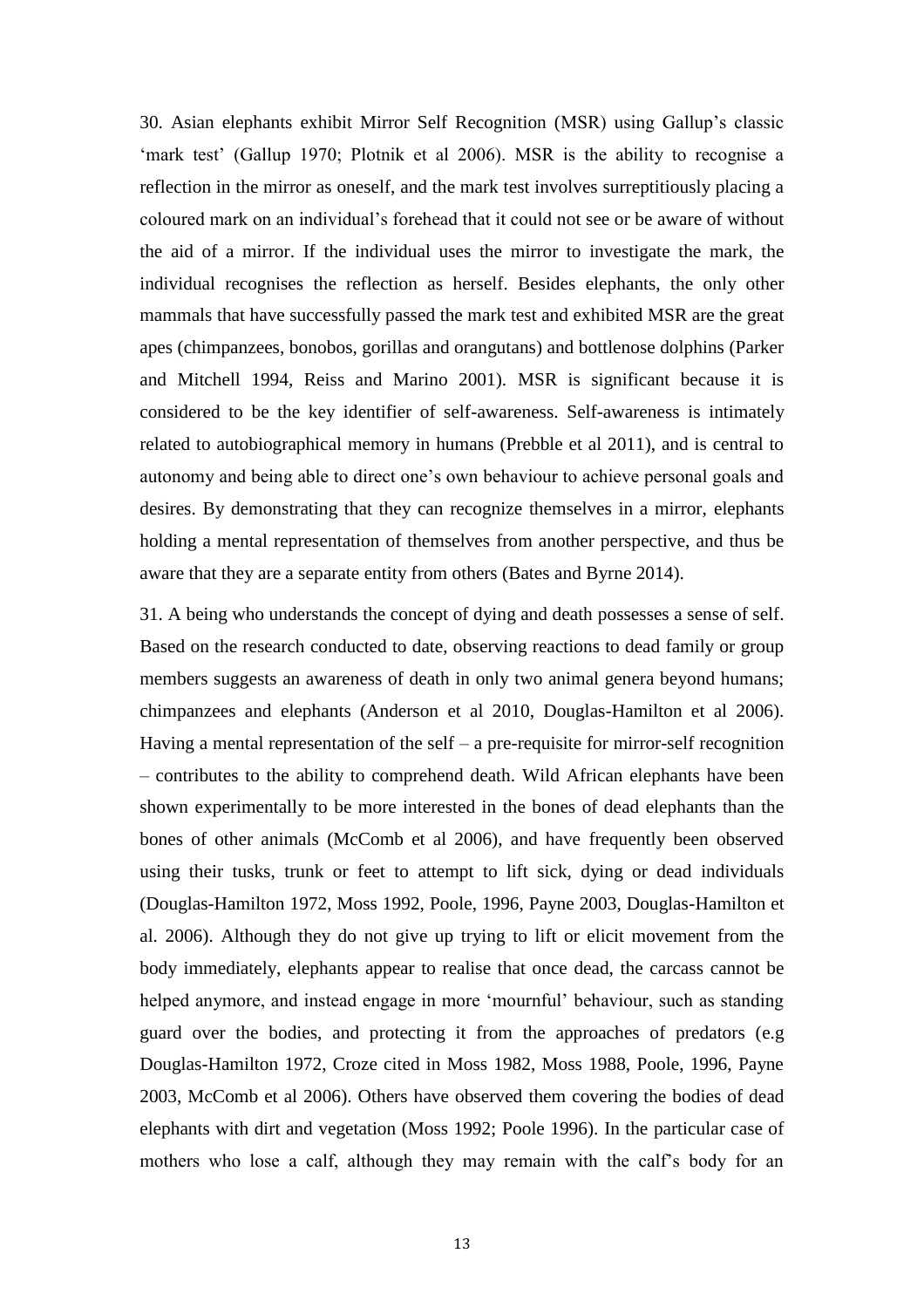extended period, they do not behave towards the body as they would a live calf. Indeed, the general demeanour of elephants who are attending to a dead elephant is one of grief and compassion, with slow movements and few, if any, vocalisations (Poole, 1996.). These behaviours are akin to human responses to the death of a close relative or friend, and illustrate that elephants possess some understanding of life and the permanence of death. Furthermore, elephants' interest in the bodies, carcasses and bones of elephants who have passed is so marked that when one has died, trails to the site of death are worn into the ground by the repeated visits of many elephants over days, weeks, months and even years (Poole, personal observation). The accumulation of dung around the site attests to the extended time that visiting elephants spend touching and contemplating the bones. I have observed that, over years, the bones may become scattered over tens or hundreds of square meters as elephant pick up the bones and carry them away. The tusks are of particular interest and may be carried and deposited many hundreds of meters from the site of death (Poole, personal observation).

32. The capacity for mentally representing the self as an individual entity has been linked to general empathic abilities (Gallup 1982), where empathy can be defined as identifying with and understanding another's experiences or feelings by imagining what it would be like to be in their situation. Empathy is an important component of human consciousness and autonomy, and is a cornerstone of normal social interaction. It goes beyond merely reading the emotional expressions of others. It requires modelling of the emotional states and desired goals that influence others' behaviour both in the past and future, and using this information to plan one's own actions; empathy is only possible if one can adopt or imagine another's perspective, and attribute emotions to that other individual (Bates et al 2008b). Empathy is, therefore, a component of and reliant on 'Theory of Mind' - the ability to mentally represent and think about the knowledge, beliefs and emotional states of others, whilst recognising that these can be distinct from your own knowledge, beliefs and emotions (Premack and Woodruff/Frith and Frith 2005).

33. Elephants clearly and frequently display empathy in the form of protection, comfort and consolation, as well as by actively helping those who are in difficulty, such as assisting injured individuals to stand and walk, or helping calves out of rivers or ditches with steep banks (Bates et al 2008b, Lee 1987, Poole, 1996). Elephants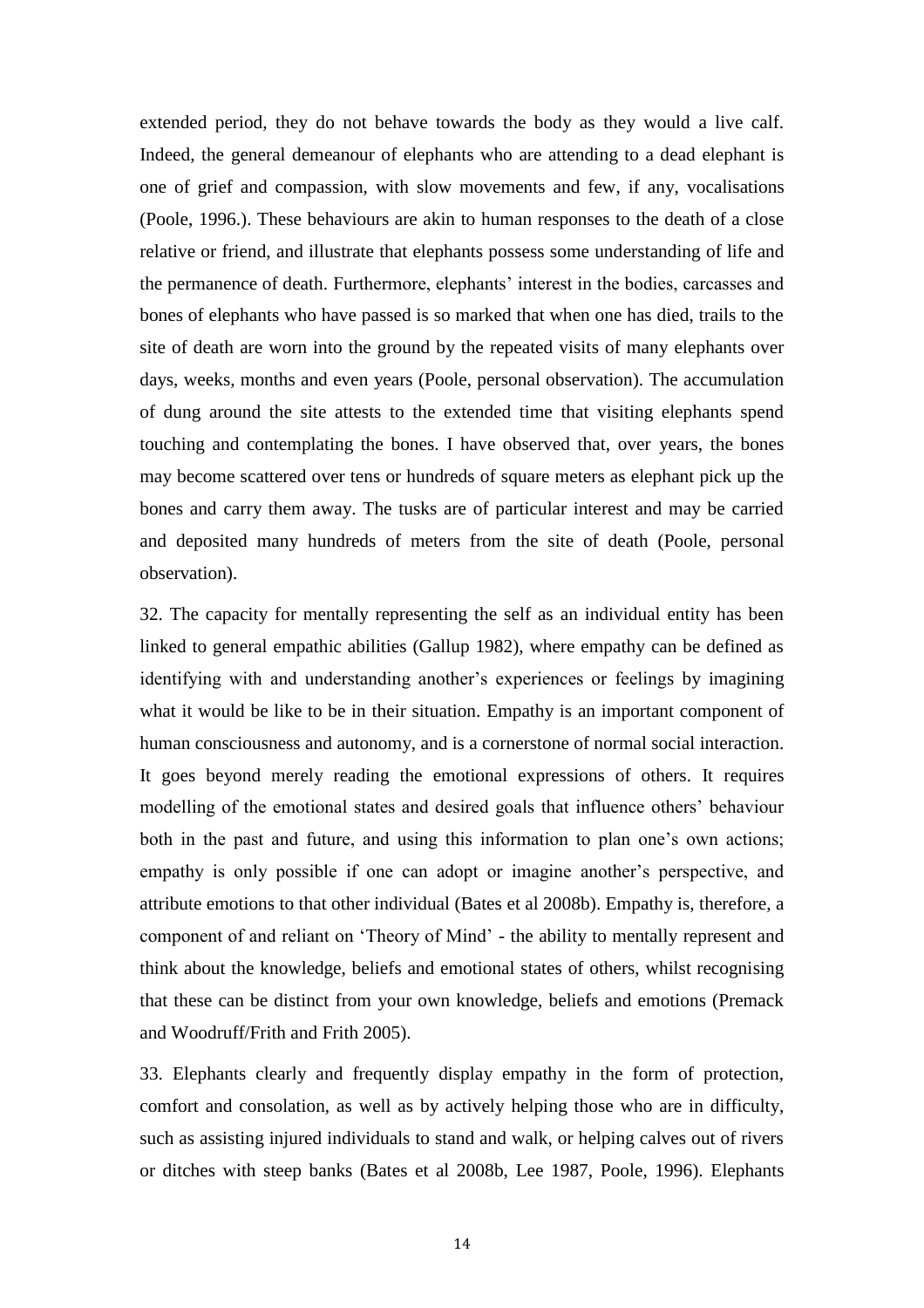have been observed to react when anticipating the pain of others (e.g. seen to wince when a nearby elephant stretched her trunk toward a live wire – Poole, personal observation) and have even been observed feeding those who are not able to use their own trunks to eat (Moses Kofi Sam, personal communication) and to attempt to feed those who have just died (Croze, cited in Moss 1982).

34. In an analysis of behavioural data collected from wild African elephants over a 40-year continuous field study, I have concluded that as well as possessing their own intentions, elephants can diagnose animacy and goal directedness in others, understand the physical competence and emotional state of others, and attribute goals and mental states (intentions) to others (Bates et al 2008b), as evidenced in the examples below:

*'IB family is crossing river. Infant struggles to climb out of bank after its mother. An adult female [not the mother] is standing next to calf and moves closer as the infant struggles. Female does not push calf out with its trunk, but digs her tusks into the mud behind the calf's front right leg which acts to provide some anchorage for the calf, who then scrambles up and out and rejoins mother.'*

*'At 11.10ish Ella gives a 'lets go' rumble as she moves further down the swamp . . . At 11.19 Ella goes into the swamp. The entire group is in the swamp except Elspeth and her calf [<1 year] and Eudora [Elspeth's mother]. At 11.25 Eudora appears to 'lead' Elspeth and the calf to a good place to enter the swamp — the only place where there is no mud.'*

In addition to the examples analyzed in Bates et al 2008b, in what appeared to be a spontaneous attempt to prevent injury to the newborn, I observed two adult females rush to the side of a third female who had just given birth, back into her and press their bodies to her. In describing the situation I wrote:

*'The elephants' sounds* [relating to the birth] *also attracted the attention of several males including young and inexperienced, Ramon, who, picking up on the interesting smells of the mother* [Ella], *mounted her, his clumsy body and feet poised above the newborn. Matriarch Echo and her adult daughter Erin, rushed to Ella's side and, I believe, purposefully backed into her in what appeared to be an attempt to prevent the male from*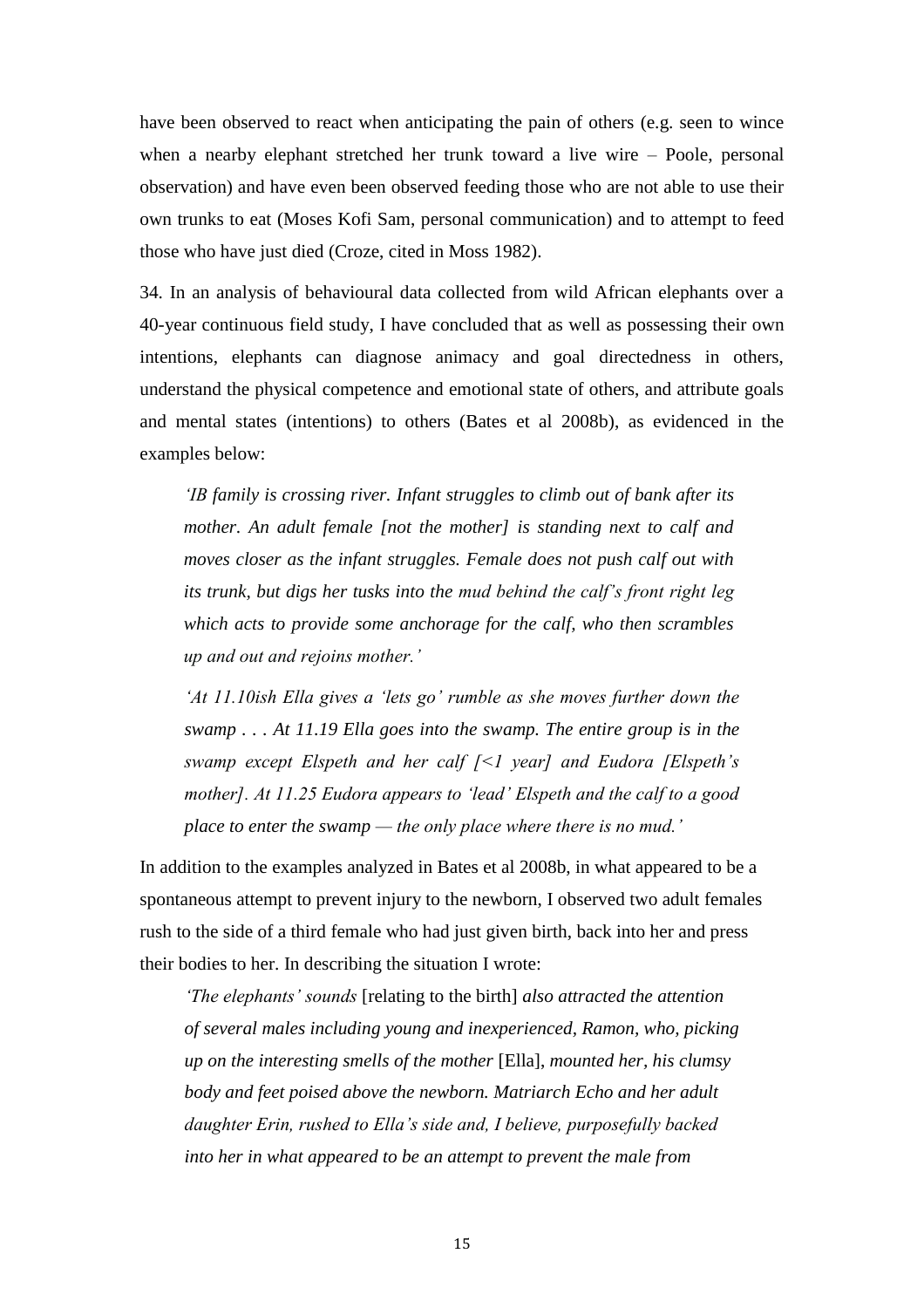#### *landing on the baby when he dismounted."*

Examples such as these demonstrate that the acting elephant(s) (the adult female in the first example, Eudora in the second, and Erin and Echo in the third) was able to understand the intentions or situation of the other (the calf in the first case, Elspeth in the second; Ella's newborn and the male in the third) – i.e. to either climb out of or into the water, or be trampled on by the male – and they could adjust their own behaviour in order to counteract the problem being faced by the other. Whilst humans may act in this helpful manner on a daily basis, such interactions have been recorded for very few non-human animals (Bates et al 2008b). In raw footage I recently acquired of elephant behavior filmed by my brother in the Mara, Kenya, an allomother moves a log from under the head of an infant, in what appears to be an effort to make him more comfortable (Poole, personal observation; Video 1, attached on CD as "Exhibit C"). In a further example of understanding goal directedness of others, elephants appear to understand that vehicles drive on roads or tracks and furthermore they appear to know where these tracks lead. In Gorongosa, Mozambique, where elephants exhibit a culture of aggression toward humans, charging, chasing and attacking vehicles, adult females anticipate the direction the vehicle will go and attempt to cut it off by taking shortcuts *before* the vehicle has begun to turn (Poole personal observation 2012). The roots of empathetic behavior begin early in elephants. Just as in humans where rudimentary sympathy for others in distress has been recorded in infants as young as 10 months old (Kanakogi et al 2013 see [http://journals.plos.org/plosone/article?id=10.1371/journal.pone.0065292\)](http://journals.plos.org/plosone/article?id=10.1371/journal.pone.0065292) young elephants exhibit behavior that indicates that they feel sympathy for others. For instance, during fieldwork in the Maasai Mara in 2011 I filmed a mother elephant using her trunk to assist her one-year-old female calf up a steep bank. Once the calf was safely up the bank she turned around to face her five-year-old sister, who was also having difficulties getting up the bank. As the older calf clambered up the bank with effort the younger calf approached her and first touched her mouth (a gesture of reassurance among family members) and then reached her trunk out to touch the leg that had been having difficulty. Only when her sibling was safely up the bank did the calf turn to follow her mother (filmed by Poole, 2011; Video 2, attached on CD as "Exhibit D").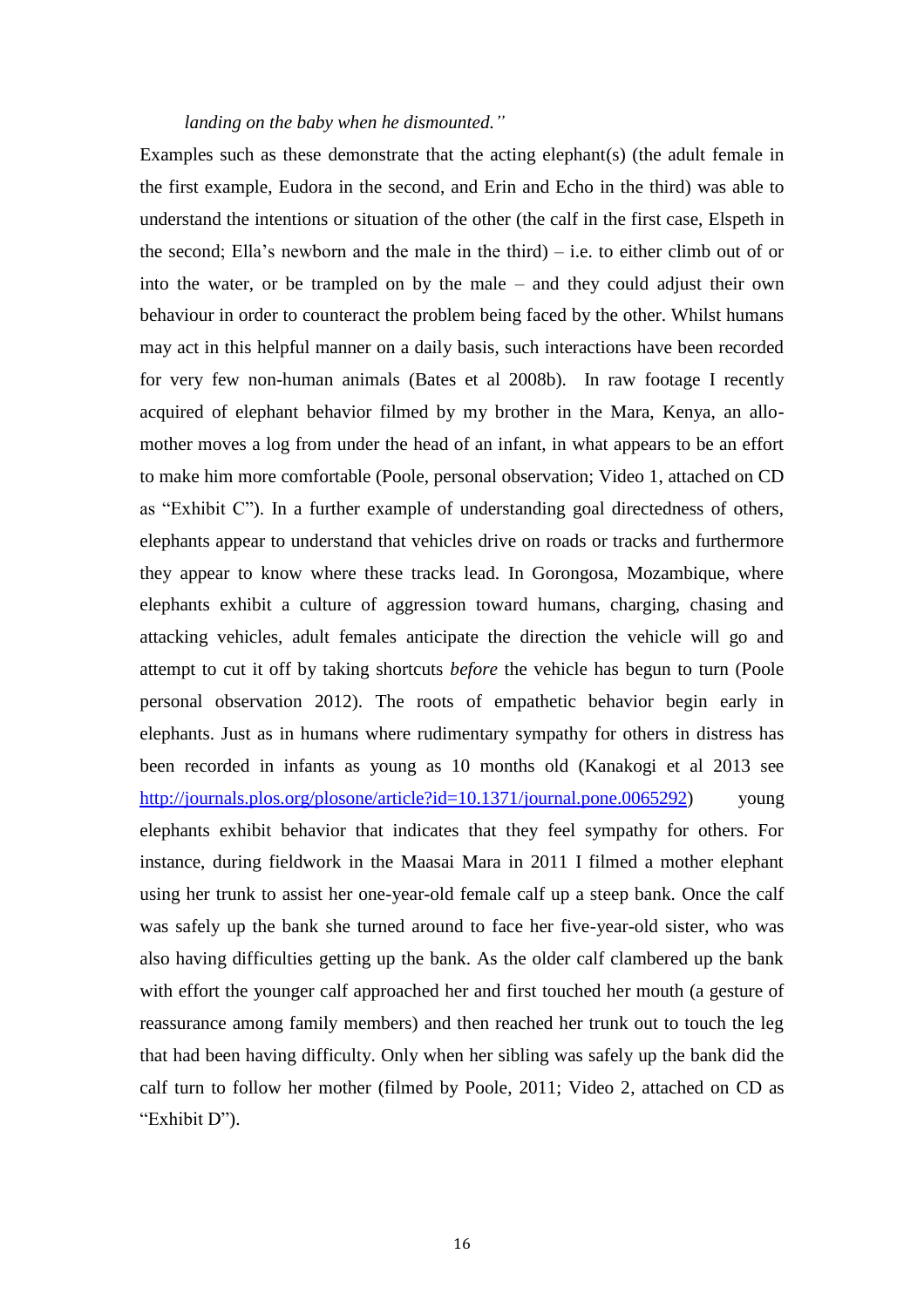35. Experimental evidence from captive African elephants further demonstrates that elephants attribute intentions to others, as they follow and understand human pointing gestures - the only animal so far shown to do so spontaneously. The elephants understood that the human experimenter was pointing in order to communicate information to them about the location of a hidden object (Smet and Byrne 2013). Attributing intentions and understanding another's reference point is central to empathy and theory of mind.

36. Our analysis of simulated oestrus behaviours in African elephants – whereby a non-cycling, sexually experienced older female will simulate the visual signals of being sexually receptive, even though she is not ready to mate or breed again – shows that these knowledgeable females adopt false oestrus behaviours in order to demonstrate to naïve young females how to attract and respond appropriately to suitable males. The experienced females may be taking the youngsters lack of knowledge into account and actively showing them what to do; a possible example of true teaching as it is defined in humans. Whilst this possibility requires further investigation, this evidence, coupled with the data showing that they understand the ostensive cues in human pointing, demonstrates that elephants do share some executive skills with humans, namely understanding the intentions and knowledge states (minds) of others. Ostensive communication – refers to the way humans use particular behaviour such as tone of speech, eye contact, physical contact to emphasize that a particular communication is important. Lead elephants in family groups use ostensive communication frequently (e.g. [Ear-Flap-Slide](http://www.elephantvoices.org/multimedia-resources/elephant-gestures-database/411-social-integration/movement-initiation-leadership/1789-ear-flap-slide.html?layout=gesture) and [Ear-Slap;](http://www.elephantvoices.org/multimedia-resources/elephant-gestures-database/411-social-integration/movement-initiation-leadership/1787-ear-slap.html?layout=gesture) Poole & Granli 2011 and [Comment-Rumbling;](http://www.elephantvoices.org/multimedia-resources/elephant-calls-database-contexts/235-group-defense/alert/comment-rumble.html?layout=callscontext) Poole, 2011) as a way to say, "Heads up – I am about to do something that you should pay attention to."

37. Further related to empathy, coalitions and cooperation have been documented in wild African elephants, particularly to defend family members or close allies from (potential) attacks by outsiders, such as when a family group tries to 'kidnap' a calf from an unrelated family (Lee 1987, Moss and Poole 1983) or during the extraordinary teamwork executed by elephants when they defend themselves against predators, particularly, human beings (Poole and Granli 2011; Poole, 2011). These latter behaviors are preceded by gestural and vocal signals typically given by the matriarch and acted upon by family members and have been documented many times amongst the Gorongosa elephants and in elephant behavior footage from there that we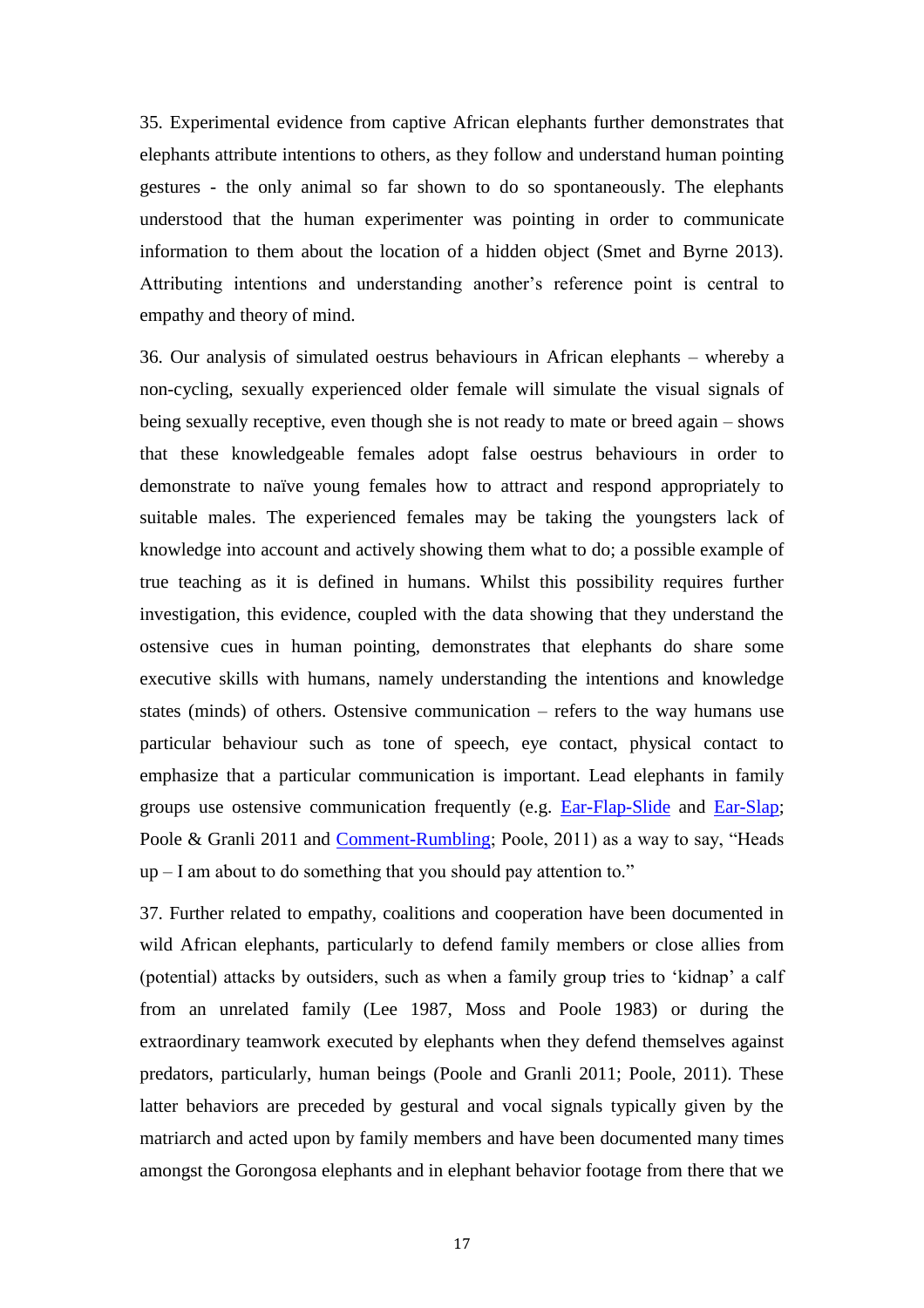are currently analyzing. These behaviours are based on one elephant understanding the signals, emotions and goals of the coalition partner(s) (Bates et al 2008b).

38. Cooperation is also evident in experimental tests with captive Asian elephants, whereby elephants demonstrated they can work together in pairs to obtain a reward, and understood that it was pointless to attempt the task if their partner was not present or could not access the equipment (Plotnik et al 2011)*.* Problem-solving and working together to achieve a collectively desired outcome involve mentally representing both a goal and the sequence of behaviours that is required to achieve that goal; it is based on (at the very least) short-term action planning.

39. Wild elephants have frequently been observed engaging in cooperative problem solving, for example when retrieving calves that have been kidnapped by other groups, when helping calves out of steep, muddy river banks (Bates et al 2008b), when rescuing a calf attacked by a lion (acoustic recording calling to elicit help from others (Poole, 2011 and see [Roaring-Rumbles\)](http://www.elephantvoices.org/multimedia-resources/elephant-calls-database-contexts/236-group-defense/defensive-and-mobbing/roaring-rumbles.html?layout=callscontext) by or the vocal and gestural communication used when they are negotiating a plan of action (e.g. when elephants use [cadenced-rumbling,](http://www.elephantvoices.org/multimedia-resources/elephant-calls-database-contexts/215-social-integration/logistical/cadenced-rumble.html?layout=callscontext) Poole 2011, or [High-Fiving](http://www.elephantvoices.org/multimedia-resources/elephant-gestures-database/406-aggressive/post-conflict-display/1830-high-fiving.html?layout=gesture) to lend their "voice" to a proposed or targeted plan of action; Video 3, attached on CD as "Exhibit E") or when they must navigate through human-dominated landscapes to reach a desired destination (e.g. habitat, salt-lick, waterhole) as evidenced in video footage of Selengei and her family filmed in 2015. These behaviours demonstrate the purposeful and well-coordinated social system of elephants, and show that elephants can hold particular aims in mind and work together to achieve those goals. Such intentional, goal-directed action forms the foundation of independent agency, self-determination, and autonomy.

40. Elephants also show innovative problem solving in experimental tests of insight (Foerder et al 2011), where insight can be defined as the 'a-ha' moment when a solution to a problem 'suddenly' becomes clear. (In cognitive psychology terms, insight is the ability to inspect and manipulate a mental representation of something, even when you can't physically perceive or touch the something at the time.) Or more simply, insight is thinking and using only thoughts to solve problems (Richard Byrne, Evolving Insight, Oxford Online Press,  $2016<sup>1</sup>$ ). A juvenile male Asian elephant

 $\overline{\phantom{a}}$ 

<sup>1</sup> Available at [https://global.oup.com/academic/product/evolving-insight-](https://global.oup.com/academic/product/evolving-insight-9780198757078?cc=us&lang=en&)[9780198757078?cc=us&lang=en&](https://global.oup.com/academic/product/evolving-insight-9780198757078?cc=us&lang=en&) (last accessed Oct. 11, 2016).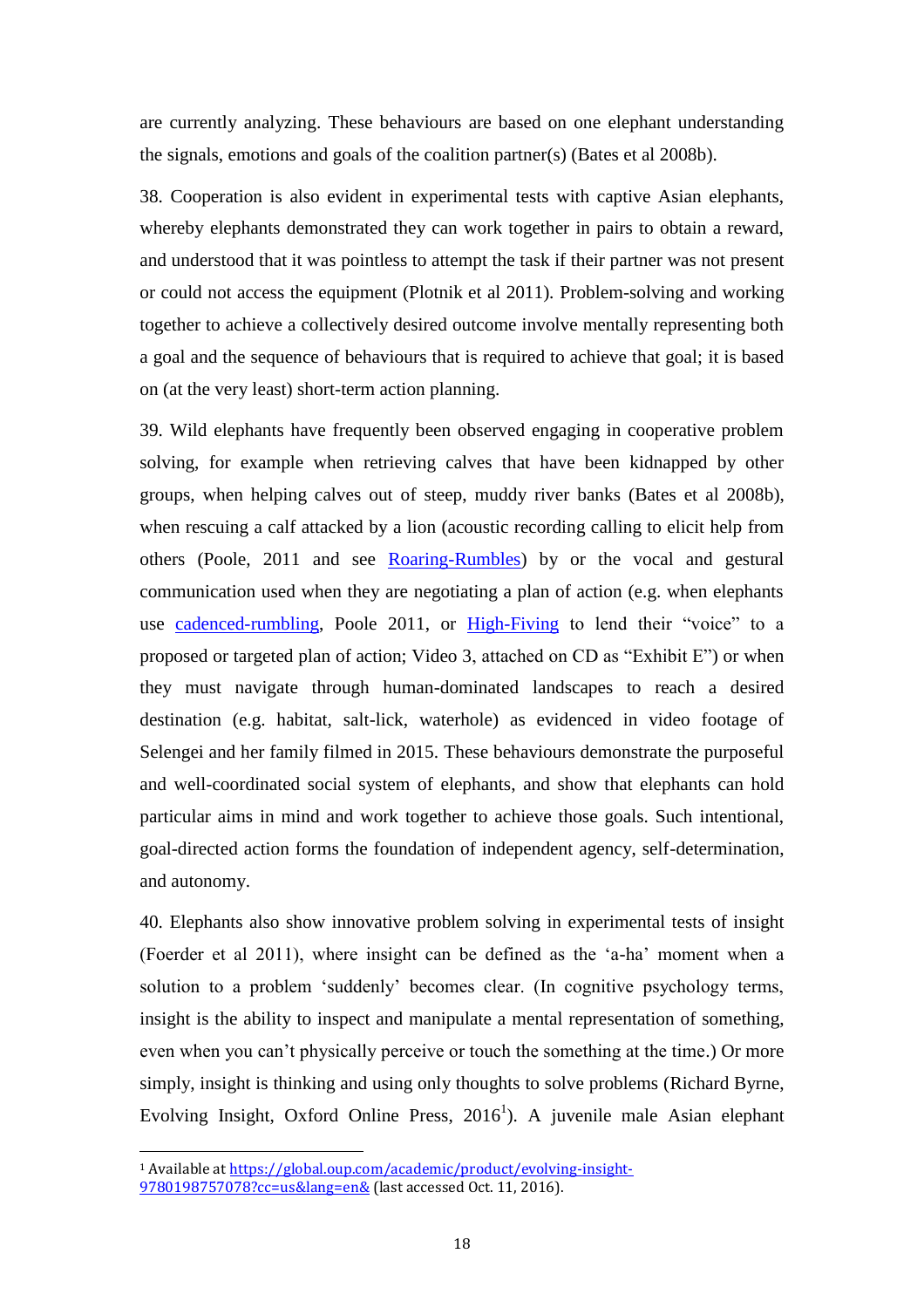demonstrated just such a spontaneous action by moving a plastic cube and standing on it to obtain previously out-of-reach food*.* After solving this problem once, he showed flexibility and generalization of the technique to other, similar problems by using the same cube in different situations, or different objects in place of the cube when it was not available. This experiment again demonstrates that elephants can choose the appropriate action and incorporate it into a sequence of behaviour in order to achieve a goal, which they kept in mind throughout the process.

41. Further experiments also demonstrate Asian elephants' ability to understand goaldirected behaviour. When presented with food that was out of reach, but with some bits resting on a tray that could be pulled within reach, the elephants learned to pull only those trays that were baited with food (Irie-Sugimoto et al 2007). Success in this kind of 'means-end' task is demonstrates causal knowledge, which requires understanding not just that two events are associated with each other but also that there is some mediating force that connects and affects the two which may be used to predict and control events. Moreover, understanding causation and inferring object relations may be related to understanding psychological causation, i.e., the appreciation that others are animate beings that generate their own behaviour and have mental states (e.g., intentions).

## *Communication and social learning*

42. Speech is a voluntary behaviour in humans, whereby a person can choose whether to utter words and thus communicate with another. Therefore speech and language reflect autonomous thinking and intentional behaviour. Elephants also intentionally use their vocalisations to share knowledge and information with others (Poole 2011). Females and dependents call to emphasise and reinforce their social units and to coordinate movement. Male elephants primarily communicate about their sexual status, rank and identity, though like females they also use calls to coordinate movement and interactions in their social groups. Call types (47 have been described by Poole, 2011) can generally be separated into laryngeal calls (such as rumbles, cries, roars) or trunk calls (such as trumpets, snorts), with different calls in each category being used in different contexts (Poole et al 1988; Poole 2011; Poole and Granli 2004; Soltis et al 2005; Wood et al 2005). Field experiments have shown that African elephants distinguish between different call types (for example, contact calls – rumbles that travel long distances to maintain associations between elephants that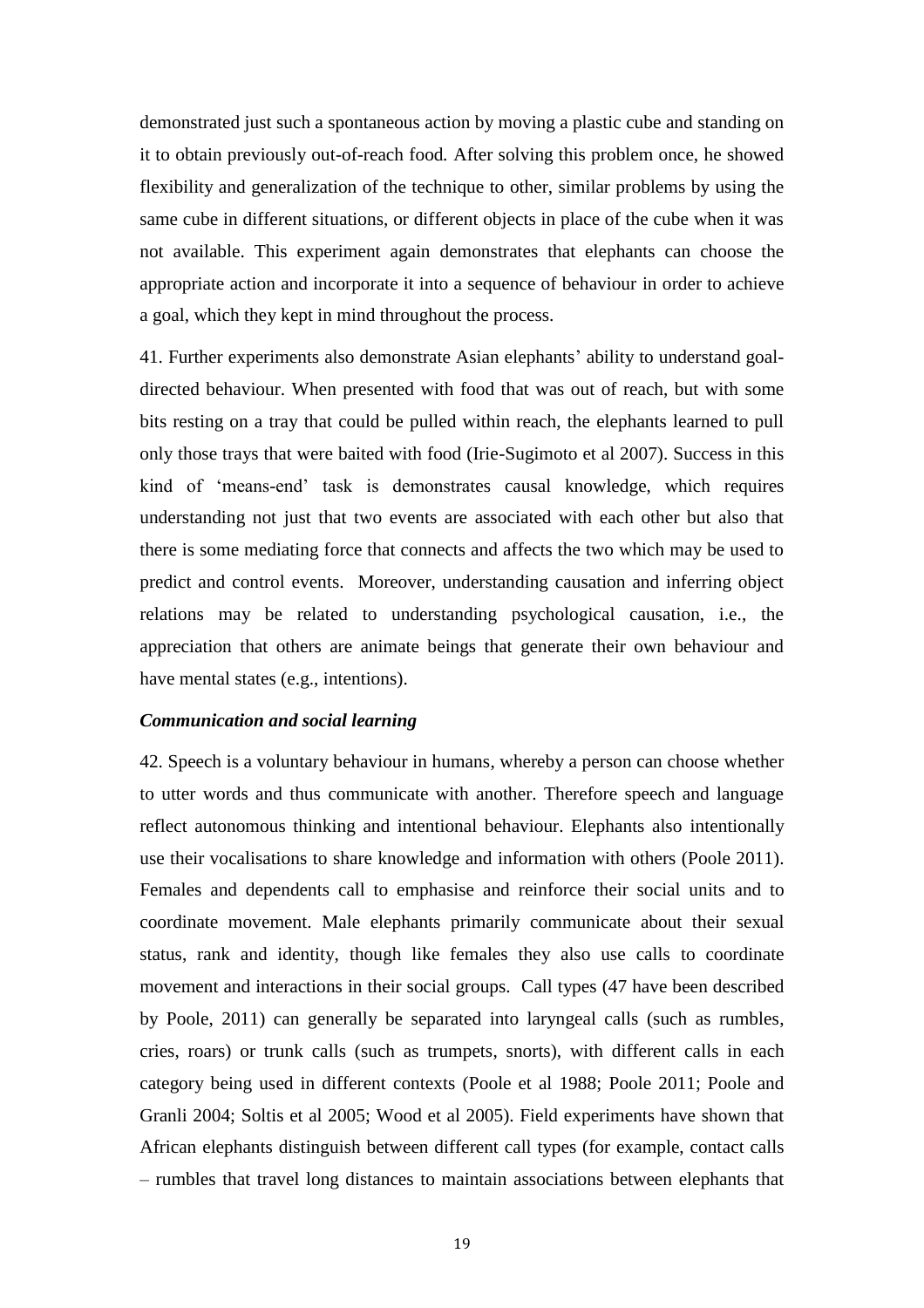could be several kilometres apart, oestrus rumbles – that occur after a female has copulated or musth rumbles that are made by males in the heightened sexual and aggressive state of musth) and these different call types elicit different responses in the listeners. Elephant vocalisations are not simply reflexive, they have distinct meanings to listeners and they are truly communicative, similar to the volitional use of language in humans (Leighty et al 2008; Poole 1999; Poole 2011).

43. Elephants display a wide variety (> 200 described) of gestures, signals and postures, used to communicate information to the audience (Poole and Granli 2011 and [ElephantVoices Elephant Gestures Database](http://www.elephantvoices.org/multimedia-resources/elephant-gestures-database.html)<sup>2</sup>). Such signals are adopted in many different contexts, such as aggressive, sexual or socially integrative situations, and each signal is well defined and results in predictable responses from the audience. That is, each signal or gesture has a specific meaning both to the actor and recipient. Elephants' use of gestures demonstrates that they communicate intentionally and purposefully to share information with others and/or alter the others' behaviour to fit their own will.

44. Elephants use specific calls and gestures to plan and discuss a course of action. These may involve responding to a threat by a group retreat or mobbing action (including celebration of successful efforts), or planning and discussing where, when and how to move to a new location. I have studied elephant communication for two decades and have field notes, acoustic recordings and raw footage of numerous examples of such communication.

45. In group-defensive situations elephants respond with highly coordinated behaviour, both rapidly and *predictably,* to specific calls uttered and particular gestures exhibited by group members. In other words, these elephant calls and gestures hold specific meanings not only to elephant listeners, but also, through experience, to human observers. The rapid, predictable and collective response of elephants to these calls and gestures indicates that elephants have the capability of understanding the goals and intentions of the signalling individual. For example, as was documented and described by me in Episode 2 of PBS six-part series *Gorongosa Park: Rebirth of Paradise,* matriarch Provocadora's contemplation of us (Listening, J-

 $\overline{\phantom{a}}$ 

<sup>2</sup> <https://www.elephantvoices.org/multimedia-resources/elephant-gestures-database.html>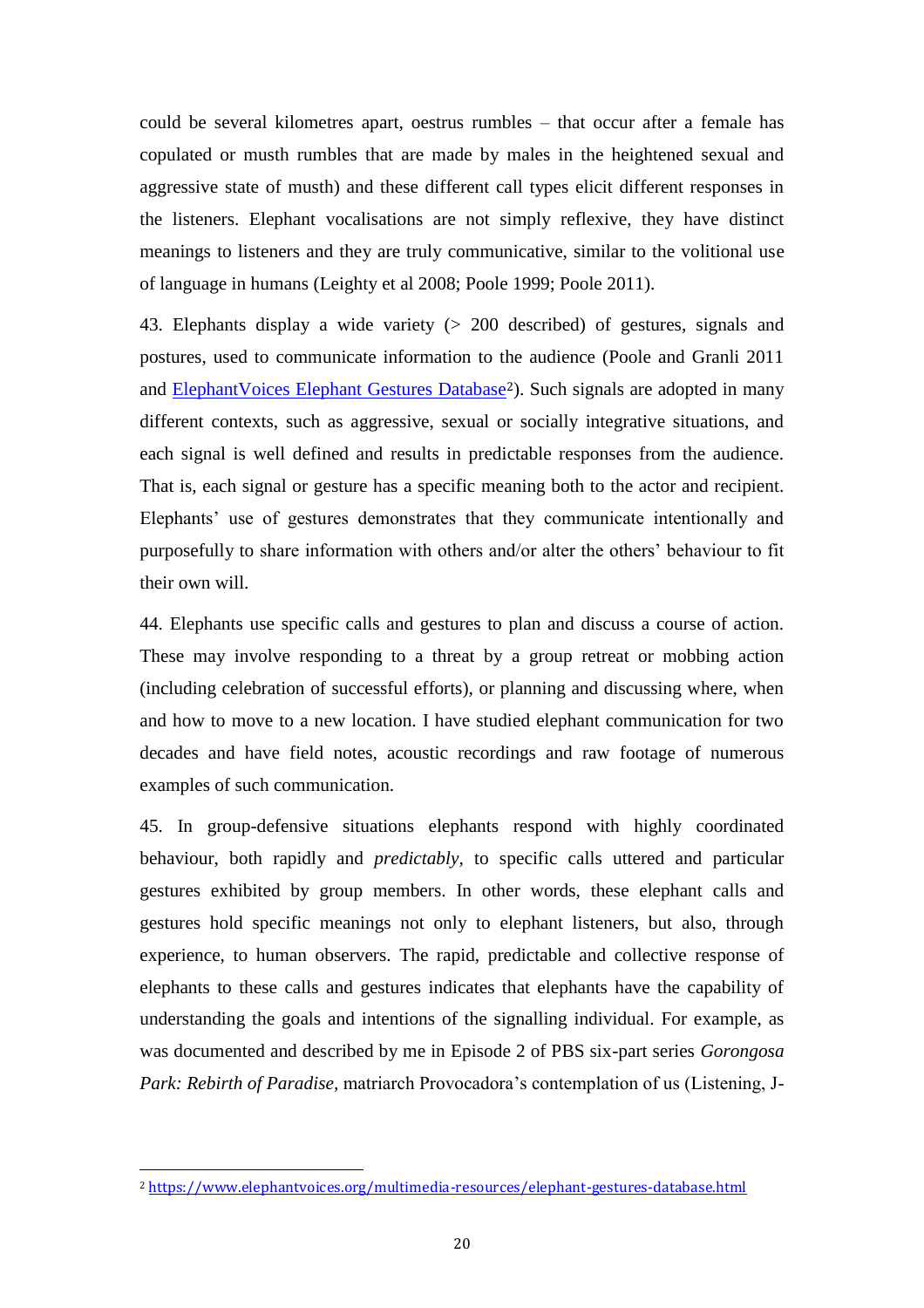Sniffing) followed by her purposeful **Perpendicular-Walk**<sup>3</sup> (in relation to us) toward her family and her [Ear-Flap-Slide](http://www.elephantvoices.org/multimedia-resources/elephant-gestures-database/411-social-integration/movement-initiation-leadership/1789-ear-flap-slide.html?layout=gesture)<sup>4</sup> was a clear indication to her family to begin a [Group-Advance](http://www.elephantvoices.org/multimedia-resources/elephant-gestures-database/408-defensive/mobbing/1817-group-advance.html?layout=gesture)<sup>5</sup> (on us). This particular elephant attack is a beautiful example of elephants' use of empathy, coalition and cooperation. Provocadora's instigation of the Group-Advance led to a two and a half minute [Group-Charge](http://www.elephantvoices.org/multimedia-resources/elephant-gestures-database/408-defensive/mobbing/1818-group-charge.html?layout=gesture)<sup>6</sup> in which the three other large adult females of the 36-member family took turns to lead the charge, passing the baton, in a sense, from one to the next. Once they succeeded in their goal of chasing us away they celebrated their victory [High-Fiving](http://www.elephantvoices.org/multimedia-resources/elephant-gestures-database/405-aggressive/escalation/1845-high-fiving.html?layout=gesture)<sup>7</sup> (with their trunks) and engaging in an [End-Zone-Dance](http://www.elephantvoices.org/multimedia-resources/elephant-gestures-database/406-aggressive/post-conflict-display/1831-end-zone-dance.html?layout=gesture)8. High-Fiving is also typically used to initiate a coalition and is both preceded by and associated with other specific gestures and calls that lead to very goal oriented collective behavior. Elephant group defensive behavior is highly evolved and involves a range of different tactical manoeuvres adopted by different elephants. The calls and gestures used are too many to mention here but many are described in Poole 2011 and on ElephantVoices Elephant Gestures [Database](http://www.elephantvoices.org/multimedia-resources/elephant-gestures-database.html)<sup>9</sup> under [Defensive](http://www.elephantvoices.org/multimedia-resources/elephant-gestures-database/306-defensive.html?layout=gesture)<sup>10</sup> and in [Elephant Calls Context Database](http://www.elephantvoices.org/multimedia-resources/elephant-calls-database-contexts.html)<sup>11</sup> under the section [Group Defense](http://www.elephantvoices.org/multimedia-resources/elephant-calls-database-contexts/194-group-defense.html?layout=callscontext)<sup>12</sup>.

46. In planning and communicating intentions regarding a movement, elephants use both vocal (see [Logistical](http://www.elephantvoices.org/multimedia-resources/elephant-calls-database-contexts/206-social-integration/logistical.html?layout=callscontext)<sup>13</sup> on the ElephantVoices Elephant Calls Context Database) and gestural communication (see [Movement Initiation and Leadership](http://www.elephantvoices.org/multimedia-resources/elephant-gestures-database/411-social-integration/movement-initiation-leadership.html?layout=gesture)<sup>14</sup> on the

 $\overline{a}$ 

<sup>3</sup> [https://www.elephantvoices.org/multimedia-resources/elephant-gestures-database/431](https://www.elephantvoices.org/multimedia-resources/elephant-gestures-database/431-defensive/confront-predator/1660-perpendicular-walk.html?layout=gesture) [defensive/confront-predator/1660-perpendicular-walk.html?layout=gesture](https://www.elephantvoices.org/multimedia-resources/elephant-gestures-database/431-defensive/confront-predator/1660-perpendicular-walk.html?layout=gesture)

<sup>4</sup> [https://www.elephantvoices.org/multimedia-resources/elephant-gestures-database/411](https://www.elephantvoices.org/multimedia-resources/elephant-gestures-database/411-social-integration/movement-initiation-leadership/1789-ear-flap-slide.html?layout=gesture) [social-integration/movement-initiation-leadership/1789-ear-flap-slide.html?layout=gesture](https://www.elephantvoices.org/multimedia-resources/elephant-gestures-database/411-social-integration/movement-initiation-leadership/1789-ear-flap-slide.html?layout=gesture) <sup>5</sup> [https://www.elephantvoices.org/multimedia-resources/elephant-gestures-database/408-](https://www.elephantvoices.org/multimedia-resources/elephant-gestures-database/408-defensive/mobbing/1817-group-advance.html?layout=gesture)

[defensive/mobbing/1817-group-advance.html?layout=gesture](https://www.elephantvoices.org/multimedia-resources/elephant-gestures-database/408-defensive/mobbing/1817-group-advance.html?layout=gesture)

<sup>6</sup> [https://www.elephantvoices.org/multimedia-resources/elephant-gestures-database/408](https://www.elephantvoices.org/multimedia-resources/elephant-gestures-database/408-defensive/mobbing/1818-group-charge.html?layout=gesture) [defensive/mobbing/1818-group-charge.html?layout=gesture](https://www.elephantvoices.org/multimedia-resources/elephant-gestures-database/408-defensive/mobbing/1818-group-charge.html?layout=gesture)

<sup>7</sup> [https://www.elephantvoices.org/multimedia-resources/elephant-gestures-database/405](https://www.elephantvoices.org/multimedia-resources/elephant-gestures-database/405-aggressive/escalation/1845-high-fiving.html?layout=gesture) [aggressive/escalation/1845-high-fiving.html?layout=gesture](https://www.elephantvoices.org/multimedia-resources/elephant-gestures-database/405-aggressive/escalation/1845-high-fiving.html?layout=gesture)

<sup>8</sup> [https://www.elephantvoices.org/multimedia-resources/elephant-gestures-database/406](https://www.elephantvoices.org/multimedia-resources/elephant-gestures-database/406-aggressive/post-conflict-display/1831-end-zone-dance.html?layout=gesture) [aggressive/post-conflict-display/1831-end-zone-dance.html?layout=gesture](https://www.elephantvoices.org/multimedia-resources/elephant-gestures-database/406-aggressive/post-conflict-display/1831-end-zone-dance.html?layout=gesture)

<sup>9</sup> <https://www.elephantvoices.org/multimedia-resources/elephant-gestures-database.html>

<sup>10</sup> [https://www.elephantvoices.org/multimedia-resources/elephant-gestures-database/306](https://www.elephantvoices.org/multimedia-resources/elephant-gestures-database/306-defensive.html?layout=gesture) [defensive.html?layout=gesture](https://www.elephantvoices.org/multimedia-resources/elephant-gestures-database/306-defensive.html?layout=gesture)

<sup>11</sup> [https://www.elephantvoices.org/multimedia-resources/elephant-calls-database](https://www.elephantvoices.org/multimedia-resources/elephant-calls-database-contexts.html)[contexts.html](https://www.elephantvoices.org/multimedia-resources/elephant-calls-database-contexts.html)

<sup>12</sup> [https://www.elephantvoices.org/multimedia-resources/elephant-calls-database](https://www.elephantvoices.org/multimedia-resources/elephant-calls-database-contexts/194-group-defense.html?layout=callscontext)[contexts/194-group-defense.html?layout=callscontext](https://www.elephantvoices.org/multimedia-resources/elephant-calls-database-contexts/194-group-defense.html?layout=callscontext)

<sup>13</sup> [https://www.elephantvoices.org/multimedia-resources/elephant-calls-database](https://www.elephantvoices.org/multimedia-resources/elephant-calls-database-contexts/206-social-integration/logistical.html?layout=callscontext)[contexts/206-social-integration/logistical.html?layout=callscontext](https://www.elephantvoices.org/multimedia-resources/elephant-calls-database-contexts/206-social-integration/logistical.html?layout=callscontext)

<sup>14</sup> [https://www.elephantvoices.org/multimedia-resources/elephant-gestures-database/411](https://www.elephantvoices.org/multimedia-resources/elephant-gestures-database/411-social-integration/movement-initiation-leadership.html?layout=gesture) [social-integration/movement-initiation-leadership.html?layout=gesture](https://www.elephantvoices.org/multimedia-resources/elephant-gestures-database/411-social-integration/movement-initiation-leadership.html?layout=gesture)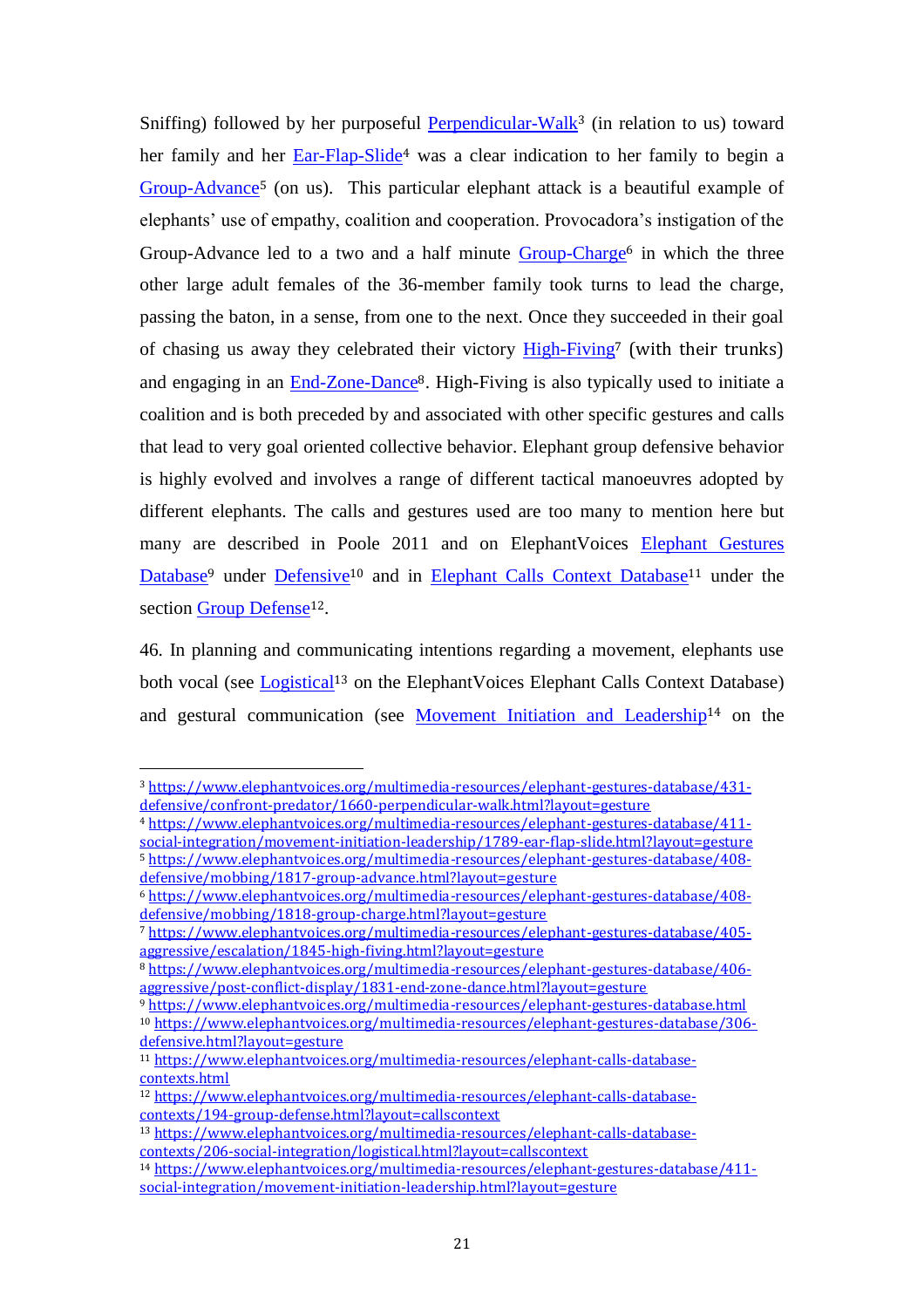ElephantVoices Elephant Gestures Database). For example, I have observed that a member of a family will use the axis of her body to point in the direction she wishes to go and then vocalize, every couple of minutes, with a specific call known as a ["let's-go" rumble](http://www.elephantvoices.org/multimedia-resources/elephant-calls-database-contexts/214-social-integration/logistical/let-s-go-rumble.html?layout=callscontext)<sup>15</sup> (Poole et al, 1988; Poole 2011, [ElephantVoices Elephant Calls](http://www.elephantvoices.org/multimedia-resources/elephant-calls-database-contexts.html)  [Context Database](http://www.elephantvoices.org/multimedia-resources/elephant-calls-database-contexts.html)<sup>16</sup>), "I want to go this way, let's go together." The elephant will also use intention gestures – such as Foot-Swinging – to indicate her intention to move. Such a call may be successful or unsuccessful at moving the group or may lead to a longer (45 minutes or more) discussion (series of rumble exchanges known as [Cadenced Rumbles](http://www.elephantvoices.org/multimedia-resources/elephant-calls-database-contexts/215-social-integration/logistical/cadenced-rumble.html?layout=callscontext)<sup>17</sup>) that I interpret as negotiation. Sometimes such negotiation leads to disagreement and the group may spilt and go different ways for a period of time. In situations where the security of the group is at stake, for instance when a movement is planned through or near to human settlement, all group members are focused on the decision of the matriarch. So while "let's go" rumbles are uttered, others adopt a [Waiting](http://www.elephantvoices.org/multimedia-resources/elephant-gestures-database/411-social-integration/movement-initiation-leadership/1788-waiting.html?layout=gesture)<sup>18</sup> posture until the matriarch, after much *[Listening](http://www.elephantvoices.org/multimedia-resources/elephant-gestures-database/424-attentive/listening/1702-listening.html?layout=gesture)*<sup>19</sup>, *J*- $Sniffing<sup>20</sup>$  $Sniffing<sup>20</sup>$  and [Monitoring](http://www.elephantvoices.org/multimedia-resources/elephant-gestures-database/423-attentive/sniffing/1710-monitoring.html?layout=gesture)<sup>21</sup> decides it is safe to proceed, where upon they bunch together and move purposefully, and at a fast pace in a Group-March (I have an example on film from Maasai Mara, 2015). Elephants typically move through dangerous habitat at high speed and at night in a very goal oriented manner known as "streaking," which has been described and documented through the movements of elephants wearing satellite tracking collars (Douglas-Hamilton et al 2005). The many different signals - calls, postures, gestures and behaviors elephants use to contemplate and initiate such movement (including others e.g. Ear-Flap, Ear-Flap-Slide) are clearly understood by other elephants (just as they can be by long-term study by human observers), mean very specific things and indicate that elephants 1) have a particular plan which they can communicate with others; 2) can adjust this plan

<sup>15</sup> [https://www.elephantvoices.org/multimedia-resources/elephant-calls-database](https://www.elephantvoices.org/multimedia-resources/elephant-calls-database-contexts/214-social-integration/logistical/let-s-go-rumble.html?layout=callscontext)[contexts/214-social-integration/logistical/let-s-go-rumble.html?layout=callscontext](https://www.elephantvoices.org/multimedia-resources/elephant-calls-database-contexts/214-social-integration/logistical/let-s-go-rumble.html?layout=callscontext)

 $\overline{a}$ 

<sup>16</sup> [https://www.elephantvoices.org/multimedia-resources/elephant-gestures-database/411](https://www.elephantvoices.org/multimedia-resources/elephant-gestures-database/411-social-integration/movement-initiation-leadership.html?layout=gesture) [social-integration/movement-initiation-leadership.html?layout=gesture](https://www.elephantvoices.org/multimedia-resources/elephant-gestures-database/411-social-integration/movement-initiation-leadership.html?layout=gesture)

<sup>17</sup> [https://www.elephantvoices.org/multimedia-resources/elephant-calls-database](https://www.elephantvoices.org/multimedia-resources/elephant-calls-database-contexts/215-social-integration/logistical/cadenced-rumble.html?layout=callscontext)[contexts/215-social-integration/logistical/cadenced-rumble.html?layout=callscontext](https://www.elephantvoices.org/multimedia-resources/elephant-calls-database-contexts/215-social-integration/logistical/cadenced-rumble.html?layout=callscontext)

<sup>18</sup> [https://www.elephantvoices.org/multimedia-resources/elephant-gestures-database/411](https://www.elephantvoices.org/multimedia-resources/elephant-gestures-database/411-social-integration/movement-initiation-leadership/1788-waiting.html?layout=gesture) [social-integration/movement-initiation-leadership/1788-waiting.html?layout=gesture](https://www.elephantvoices.org/multimedia-resources/elephant-gestures-database/411-social-integration/movement-initiation-leadership/1788-waiting.html?layout=gesture)

<sup>19</sup> [https://www.elephantvoices.org/multimedia-resources/elephant-gestures-database/424](https://www.elephantvoices.org/multimedia-resources/elephant-gestures-database/424-attentive/listening/1702-listening.html?layout=gesture) [attentive/listening/1702-listening.html?layout=gesture](https://www.elephantvoices.org/multimedia-resources/elephant-gestures-database/424-attentive/listening/1702-listening.html?layout=gesture)

<sup>20</sup> [https://www.elephantvoices.org/multimedia-resources/elephant-gestures-database/423](https://www.elephantvoices.org/multimedia-resources/elephant-gestures-database/423-attentive/sniffing/1705-j-sniff.html?layout=gesture) [attentive/sniffing/1705-j-sniff.html?layout=gesture](https://www.elephantvoices.org/multimedia-resources/elephant-gestures-database/423-attentive/sniffing/1705-j-sniff.html?layout=gesture)

<sup>21</sup> [https://www.elephantvoices.org/multimedia-resources/elephant-gestures-database/423](https://www.elephantvoices.org/multimedia-resources/elephant-gestures-database/423-attentive/sniffing/1710-monitoring.html?layout=gesture) [attentive/sniffing/1710-monitoring.html?layout=gesture](https://www.elephantvoices.org/multimedia-resources/elephant-gestures-database/423-attentive/sniffing/1710-monitoring.html?layout=gesture)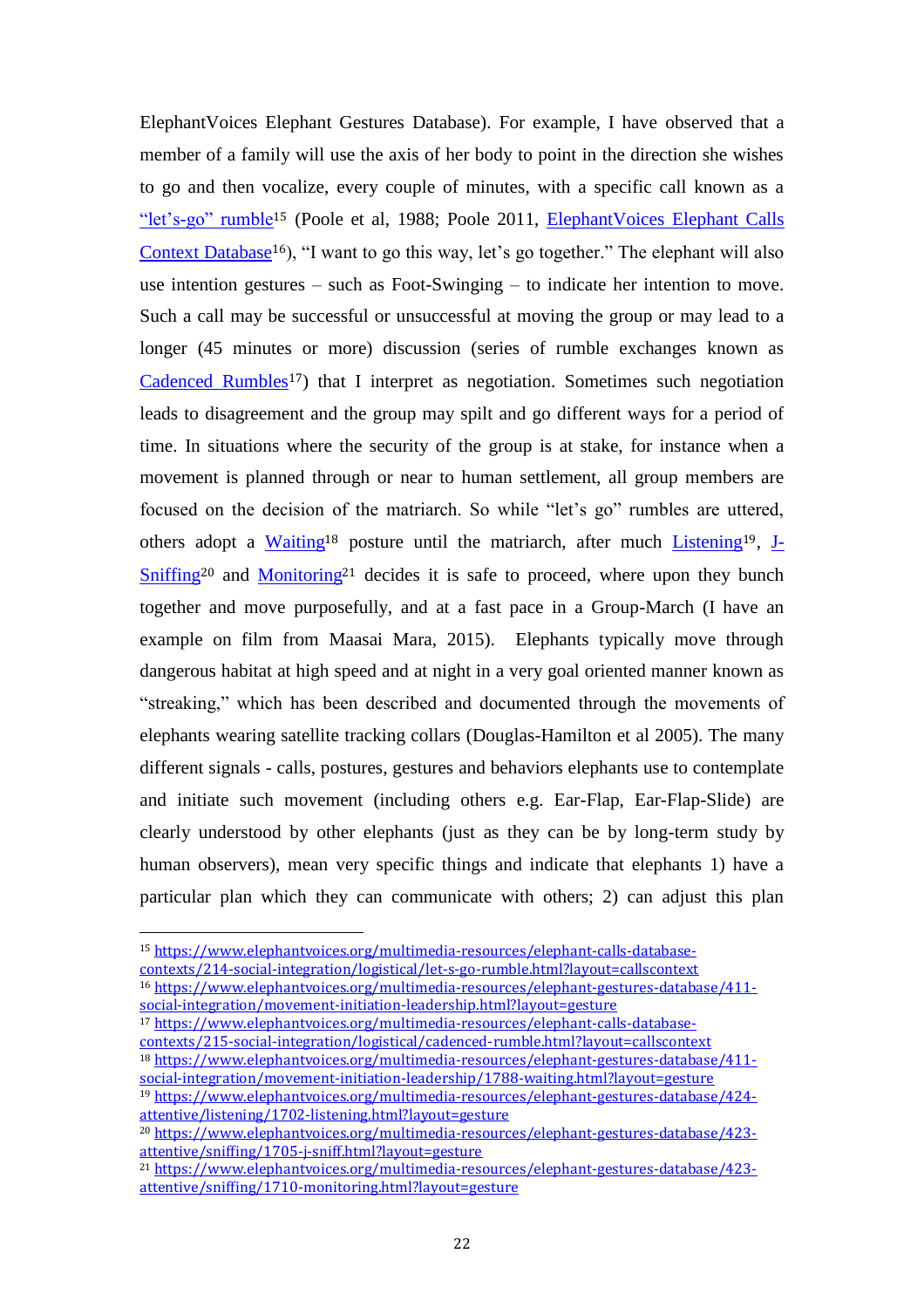according to their immediate assessment of risk or opportunity 3) can communicate and execute the plan in a coordinated manner.

45. Furthermore, elephants have been shown to vocally imitate the sounds they hear around them, from the engines of passing trucks and the calls of other species to the commands of human zookeepers (Poole et al 2005, Stoeger et al 2012). Imitating another's behaviour demonstrates a sense of self, as it is necessary to understand how one's own behaviour relates to the behaviour of others.

46. Experimental evidence demonstrates that African elephants recognize the importance of visual attentiveness of the intended recipient (in this case, human experimenters) of gestural communication (Smet & Byrne 2014), further supporting the conclusion that elephants' gestural communication is intentional and purposeful. Furthermore, the ability to understand the visual attentiveness and perspective of others is crucial for empathy and mental-state understanding.

### *Memory And Categorisation*

47. Elephants have both extensive and long-lasting memories, just as the folk stories and adages encourage us to believe. McComb et al. (2000), using experimental playback of long-distance contact calls in Amboseli National Park, Kenya, showed that African elephants remember and recognize the voices of at least 100 other elephants. Each adult female elephant tested was familiar with the contact-call vocalizations of individuals from an average of 14 families in the population. When the calls were from a familiar family—that is, one that had previously been shown to have a high association index with the test group—the test elephants contact-called in response and approached the location of the loudspeaker. When a test group heard unfamiliar contact calls (from groups with a low association index with the test group), they bunched together and retreated from the area.

48. McComb et al (2001) went on to show that this social knowledge accrues with age, with older females having the best knowledge of the contact calls of other family groups. McComb et al (2011) also showed that older females are better leaders, with more appropriate decision-making in response to potential threats (in this case, in the form of hearing lion roars). Younger matriarchs under-reacted to hearing roars from male lions. Sensitivity to hearing this sound increased with increasing matriarch age, with the oldest, most experienced females showing the strongest response to this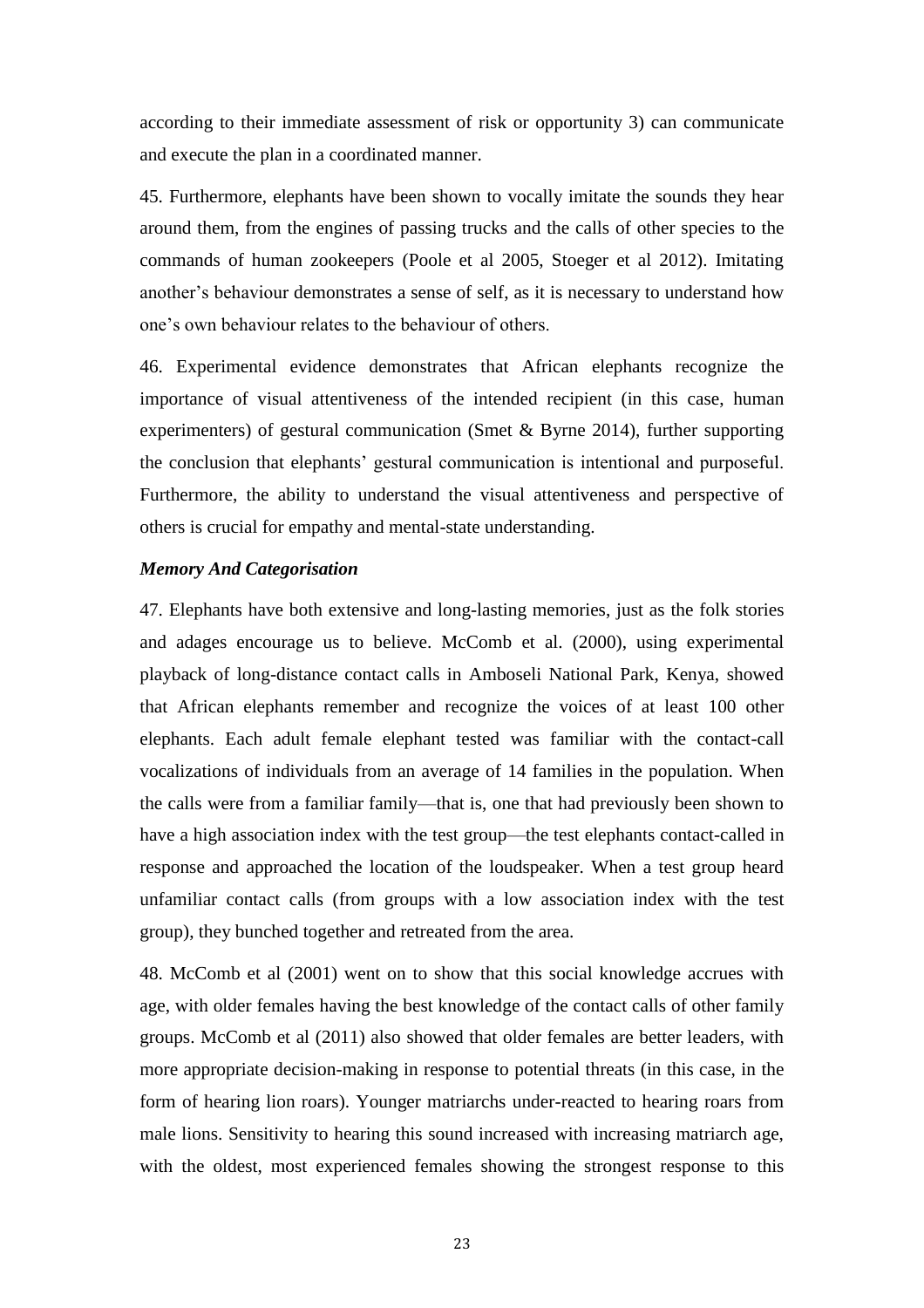danger. These experimental studies show that elephants continue to learn and remember information about their environments throughout their lives, and this accrual of knowledge allows them to make better decisions and better lead their families as they grow older.

49. Elephants' long-term memory is further demonstrated from data on their movement patterns. African elephants are known to move over very large distances in their search for food and water. Leggett (2006) used GPS collars to track the movements of elephants living in the Namib Desert. He recorded one group traveling over 600 km in five months, and Viljoen (1989) showed that elephants in the same region visited water holes approximately every four days, even though some of them were more than 60km apart. Elephants inhabiting the deserts of both Namibia and Mali have been described traveling hundreds of kilometers to arrive at remote water sources shortly after the onset of a period of rainfall (Blake et al. 2003; Viljoen 1989), sometimes along routes that researchers believe have not been used for many years. These remarkable feats suggest exceptional cognitive mapping skills, reliant on the long-term memories of older individuals who traveled that path sometimes decades earlier. Indeed it has been confirmed that family groups with older matriarchs are better able to survive periods of drought. The older matriarchs lead their families over larger areas during droughts than those with younger matriarchs, again apparently drawing on their accrued knowledge (this time about the locations of permanent, drought-resistant sources of food and water) to better lead and protect their families (Foley, Pettorelli, and Foley 2008).

50. It has recently been shown that long-term memories, and the decision-making mechanisms that rely on this knowledge, are severely disrupted in elephants who have experienced trauma or extreme disruption due to 'management' practices initiated by humans. Shannon et al (2013) demonstrated that elephants in South Africa who had experienced trauma decades earlier showed significantly reduced social knowledge. During archaic culling practices, these elephants were forcibly separated from family members and subsequently translocated to new locations. Two decades later, they still showed impoverished social knowledge and skills and impaired decision-making abilities, compared with an undisturbed population in Kenya. Disrupting elephants' natural way of life can negatively impact their knowledge and decision-making abilities.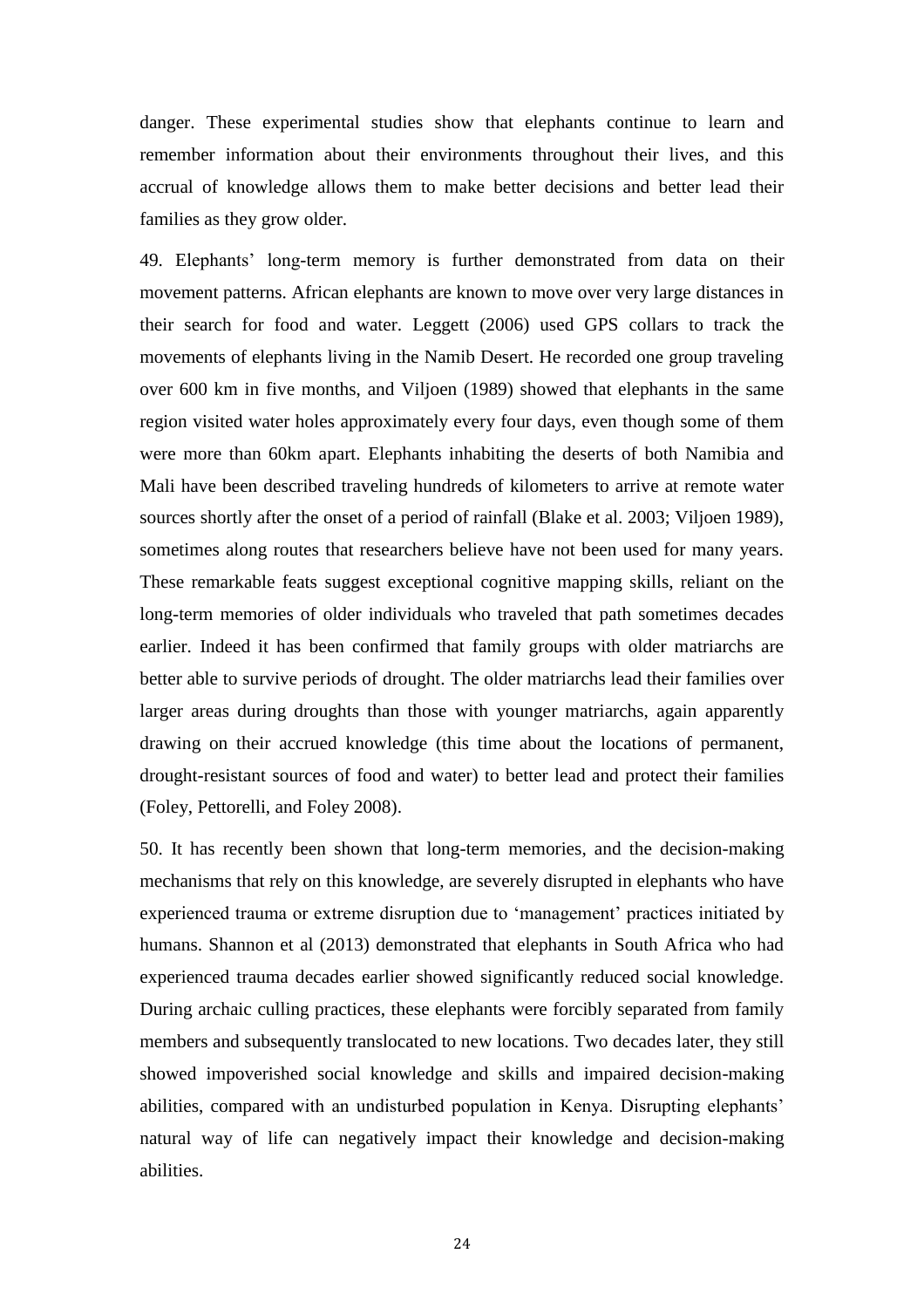51. Elephants demonstrate advanced 'working memory' skills. Working memory is the ability to temporarily store, recall, manipulate and coordinate items from memory. Working memory directs attention to relevant information, and results in reasoning, planning, and coordination and execution of cognitive processes through use of a 'central executive' (Baddeley 2000). Adult human working memory is generally thought to have a capacity of around seven items. In other words, we can keep about seven different items or pieces of information in mind at the same time (Miller 1956). We conducted experiments with wild elephants in Amboseli National Park, Kenya, manipulating the location of fresh urine samples from related or unrelated elephants. The elephants' responses to detecting urine from known individuals in surprising locations showed that they are able to continually track the locations of at least 17 family members in relation to themselves, as either absent, present in front of self, or present behind self (Bates et al. 2008a). This remarkable ability to hold in mind and regularly update information about the locations and movements of a large number of family members is best explained by elephants possessing an unusually large working memory capacity, apparently much larger than that of humans.

52. Elephants show sophisticated categorisation of their environment, with skills on a par with those of humans. My colleagues and I experimentally presented the elephants of Amboseli National Park, Kenya, with garments that gave olfactory or visual information about their human wearers - either Maasai moran (male warriors who traditionally attack and spear elephants on occasion as part of their rite of passage), or Kamba men (who are agriculturalists and traditionally pose little threat to elephants). In the first experiment, the only thing that differed between the cloths was the smell, derived from the ethnicity and/or lifestyle of the wearers. The elephants were significantly more likely to run away when they sniffed cloths worn by Maasai than those worn by Kamba men or no one at all. In a second experiment, we presented the elephants with two cloths that had not been worn by anyone, but here one was white (a neutral stimulus) and the other was red—the color that is ritually worn by Maasai moran. With access only to these visual cues, the elephants showed significantly greater reaction to red garments than white, often including signs of aggression. We concluded that elephants are able to categorize a single species (humans) into subclasses (i.e. 'dangerous' or 'low risk') based on either olfactory or visual cues alone (Bates et al. 2007). McComb et al. went on to show that the same elephant population